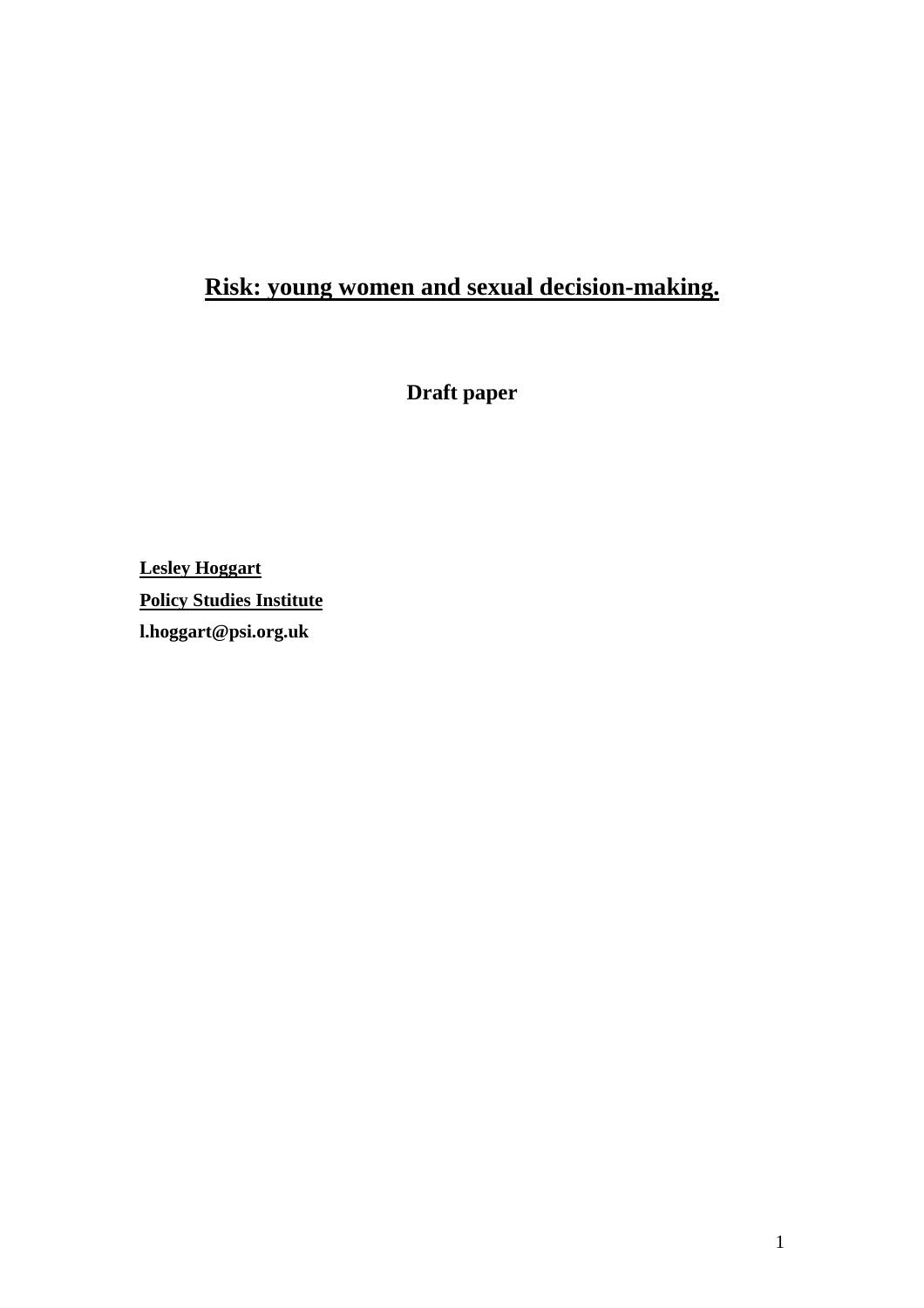#### **Introduction**

The concept of risk has become central to the whole issue of young people and sexual behaviour in at least two senses. First, for those working with young people 'unsafe sex' is one of a number of identified 'risky' behaviours associated with young people. Others include drugs, smoking and alcohol. Second, there is a general drive to identify young women who may be at 'risk' of becoming a teenage mother. This paper will consider these, and other, meanings currently attached to risk in the area of sexual health and young people. In so doing, it draws upon two recently completed research projects on Young Women, Sex and Choices. These projects, commissioned by local teenage pregnancy co-ordinators, sought to gain insights into the sexual decisionmaking processes of young women through talking to young women themselves, and to sexual health professionals. The paper also seeks to place these meanings in a comparative and an historical context.

When policy makers talk about young people and 'risky' behaviour, sex is usually mentioned alongside drugs, alcohol and tobacco. Sex for young people places them 'at risk' of sexually transmitted infections (STIs) and/or pregnancy. There are, of course, crucial differences between sex and the other risky behaviours associated with young people. In the first instance, sexual activity is something that the vast majority of post-pubescent people engage in. This cannot be said for drugs, alcohol and tobacco. Following on from this observation, it is clear that it is not sex as such that is deemed 'risky' but rather sex in particular circumstances. Those circumstances include the age of the participants and their ability to engage in 'safe' as opposed to 'risky' or 'unsafe sex'. Such considerations invariably connect sexual health policy and practice to public and political debate on sexual morality. Many of those who argue 'say no' for example are drawing upon a tradition that defines sex as risk and seeks to punish those who have sex.

The paper begins by setting the current debate on young people and sexual behaviour (particularly the concern with teenage pregnancy) in a comparative context. In so doing it will discuss what might be peculiar to this issue in the UK. It will then move on and discuss historically-based explanations for this peculiarity. Finally, it draws upon the two empirical research projects and assesses the views of young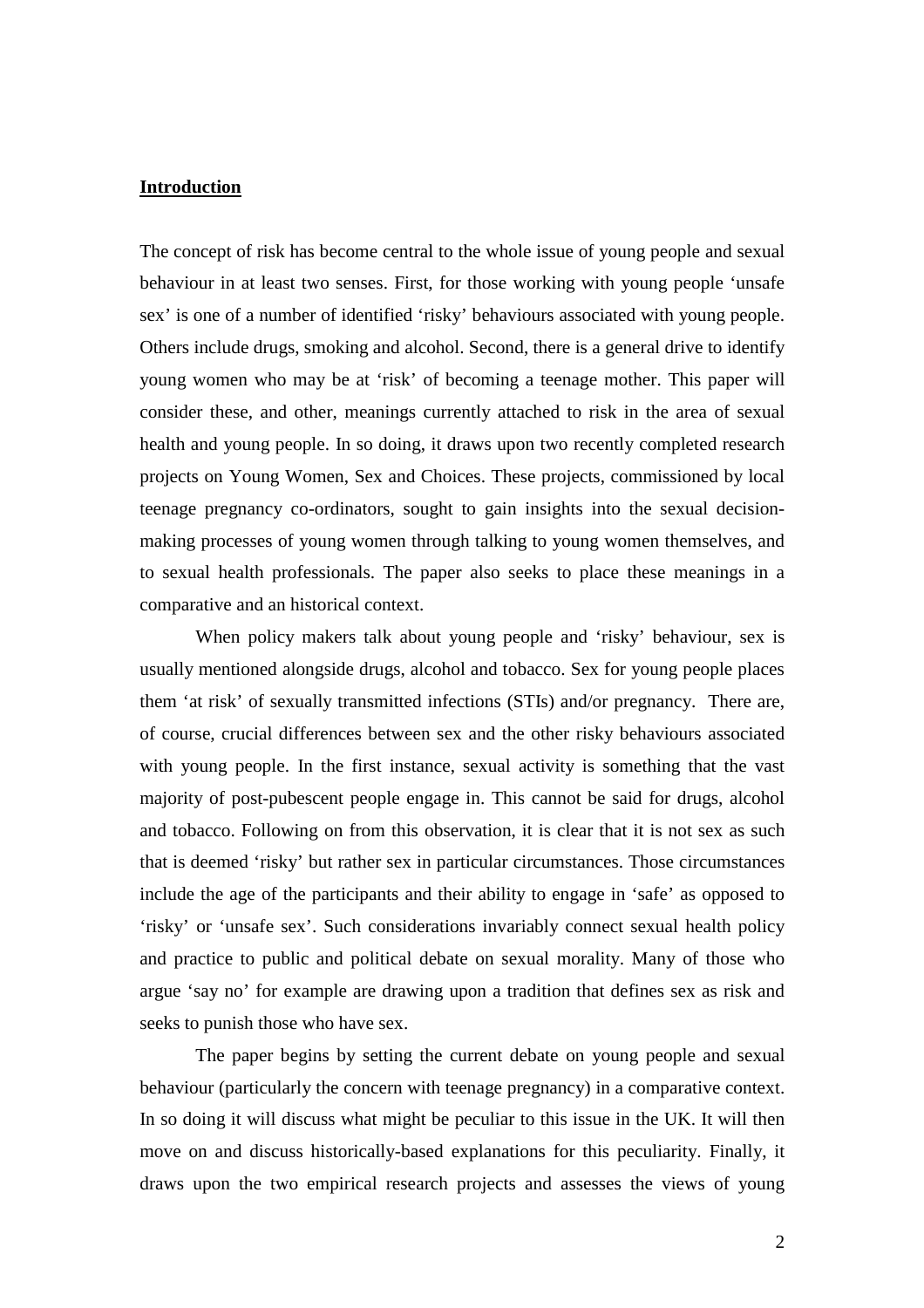women themselves towards sexual 'risks' and sexual morality. Overall, the paper suggests that what we are seeing now in policy debate around young people and sexual risk-taking can be seen as, in part, a continuation of oppositional approaches to sex and sexuality going back at least one century, and that these debates also find their way into young women's moral framework on sexuality. The concept of risk as applied to sexual health and young people is thus seen as a social, and historical, product with different meanings attached to it, depending upon people's positioning in the sexual morality debate.

## **1. Comparative perspective: young people, sex and reproduction**

Teenage conception rates remain high in the UK with more teenage young women becoming pregnant than anywhere else in Europe (UNICEF 2001). This is still the case even though the rate has fallen over the last couple of years. The most recent confirmed figures show that between 1999 and 2001 the under-18 conception rate in England fell from 45.3 to 42.3 (per thousand population aged 13-17), whilst the under-16 rate fell from 8.2 to 7.9 (per thousand female population aged 13-15) (ONS 2001). It is clearly too early to judge whether this is the start of a downward trend.

A number of different factors contribute towards the relatively high rates of teenage conception in the UK. The Acheson report concentrated on the social, economic and cultural inequalities affecting health and claimed that disadvantaged young people are more likely to become unintentionally pregnant (Acheson 1998). This assessment was supported in the *Teenage Pregnancy* Report (SEU 1999), but other factors were also highlighted. That Report endorsed explanations based upon: young people's poor knowledge of contraception; an accompanying lack of understanding about forming relationships and parenting; mixed messages about sexuality from the media and society in general; and low expectations amongst a significant number of young people (SEU 1999). The latest National Survey of Sexual Attitudes and Lifestyles (NATSAL) also shows that the likelihood of not using contraception increases as the age at which sexual intercourse begins go down. Nonuse of contraception at first intercourse was reported by 18% of men and 22% of women who had been aged 13-14 years at first intercourse (Wellings et al 2001).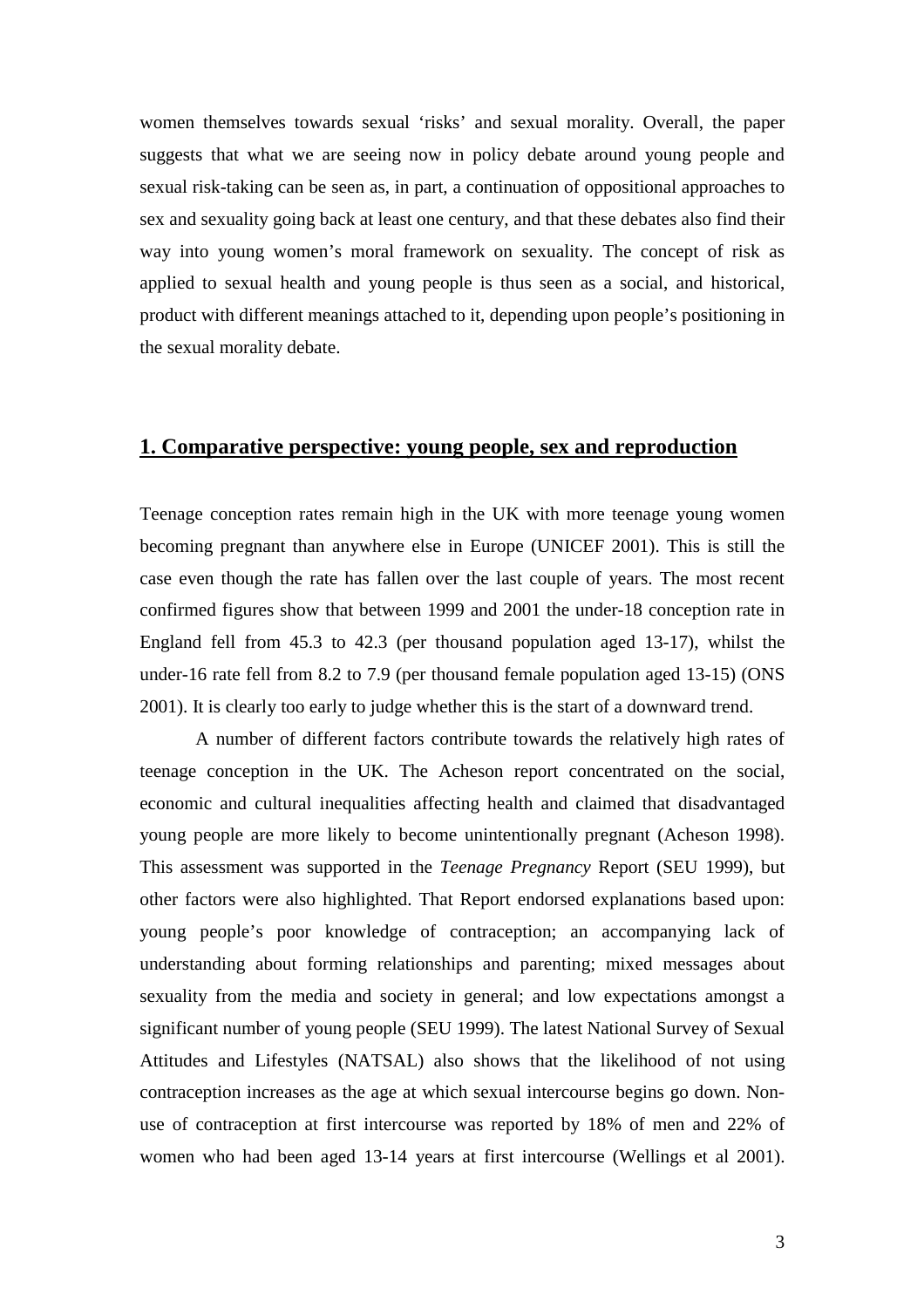Unprotected sexual intercourse means that young people may also be at risk of contracting sexually transmitted infections (STIs). Effective use of contraception amongst young people is associated with: good quality information and education about sexual matters including school-based sex education and community sexual health services (Chambers et al 2001, Swann et al 2003). These are two important areas that the Government's Teenage Pregnancy Strategy has targeted for improvements (SEU 1999). They are clearly more amenable to local intervention than attempts to change patterns of deprivation. Indeed, the SEU Report has been criticised for not addressing issues of deprivation and poor job prospects for many young people (FPSC 1999).

 The connection between teenage pregnancy and social deprivation is complex. It would be a difficult task to establish why there is such a strong relationship in the UK, whereas social deprivation in other European countries does not lead to equally high rates of teenage pregnancy. What seems to be unique to the UK is the clash between changing family structures and patterns of sexual encounters, with a strong residual conservative resistance to such changes. As a recent comparative report points out, 'those countries with the highest teenage birth rates tend to be those that have marched far along the road from traditional values whilst doing little to prepare their young people for the new and different world in which they find themselves' (UNICEF 2001: 13).

In the UK, changing family structures, characterised by a diversity of family forms and a situation in which nearly 50% of marriages end in divorce, have clearly contributed towards a situation where there is often little social stigma attached to unmarried motherhood. Live births outside marriage have risen dramatically from 8.2% in 1971 to 38.7% in 1999 (ONS 2001).

Conversely, in European countries where the nuclear family form remains strong, such as Greece, the rate of live births outside marriage is extremely low, as is the teenage pregnancy rate. Recent research has shown that in some British working class communities there is more social stigma, or 'negativity', attached to abortion than to teenage motherhood (Lee et al 2004; Tabberer et al 2000).

 Whilst social deprivation and changing family structures are two important factors in beginning to explain, first, why some young women may intentionally become pregnant, and, second, why others faced with unintended pregnancy may opt for motherhood, these do not in themselves explain the high rate of unintended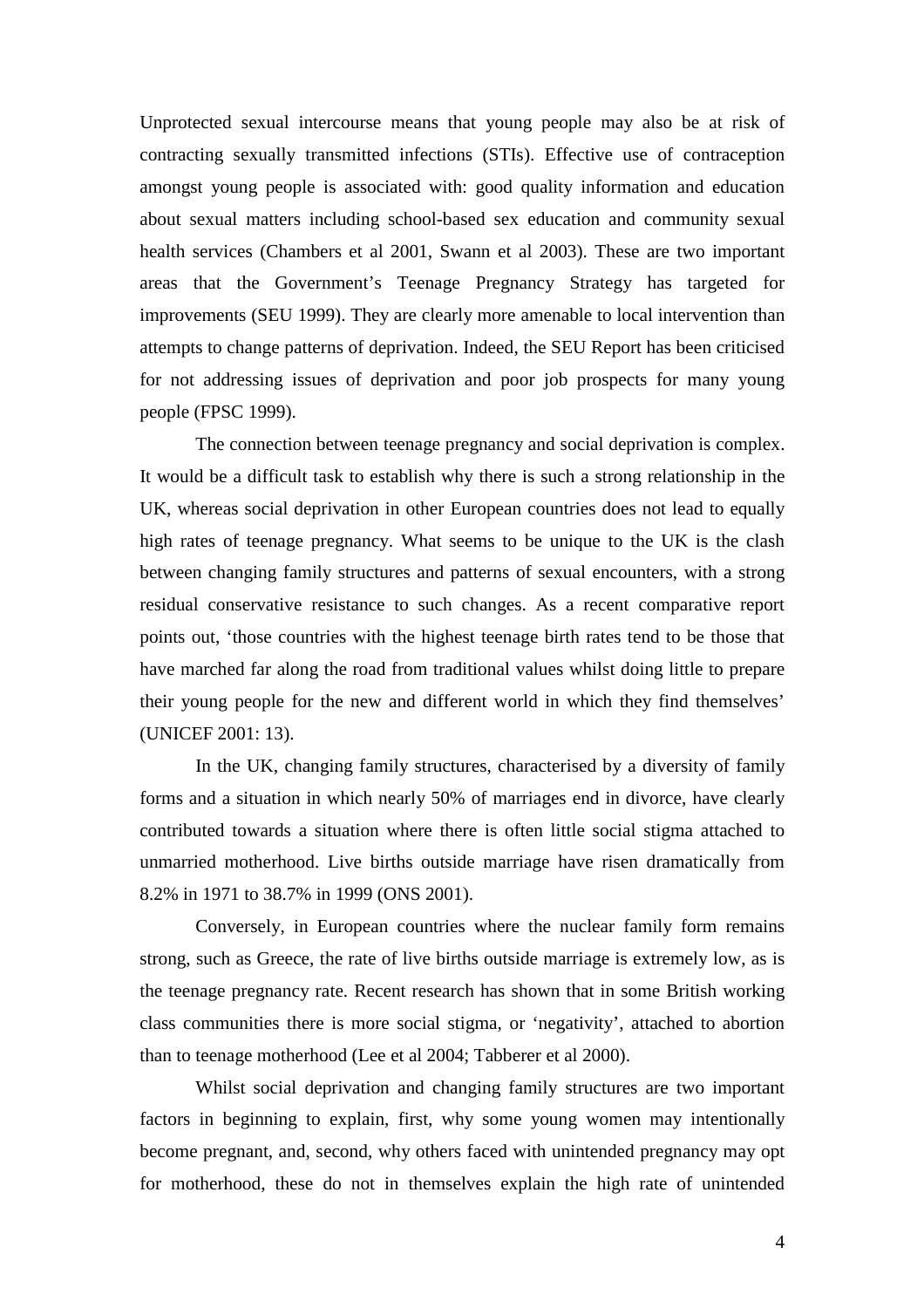pregnancies in young women. The *Teenage Pregnancy* Report (SEU 1999) estimated that three quarters of all teenage pregnancies are unplanned (SEU 1999: 55). The third factor, general societal attitudes towards sexual relationships and ongoing debate about sexual morality and young people, is important. In this debate one question posed is whether teenage pregnancy is a risk to be avoided through improving sexual knowledge or through avoiding sexual activity. One of the reasons for success in other European countries, such as the Netherlands, is that families and society are much more open in talking about sex with children from an early age. There is also a greater acceptance of teenage sexuality (Chambers et al 2001; Knijn and Lewis 2002).

There is a widespread recognition, evident amongst sexual health professionals, that one of the most important explanation of relatively high rates of teenage pregnancy in the UK is poor use of contraception, rather than high rates of sexual activity. Although the teenage birth rate is twice as high as in Germany, seven times as high as in France, and six times as high as in the Netherlands, the average age at first sexual encounter is not markedly out of line with these and other European countries. What is striking is the low use of contraception by sexually active teenagers campared with other European countries (SEU 1999: 29). Effective use of contraception amongst young people is associated with: good quality information and education about sexual matters; the quality of available sexual health services; and, significantly, the degree of openness about sexuality and the extent to which teenage sexuality is accepted by adults (Chambers et al 2001). Unprotected sexual behaviour means young people are also at risk of contracting sexually transmitted infections (STIs).

 Although it is widely acknowledged that young British people are poorly informed about sex, contraception, sexual health and reproduction, attempts to improve their knowledge in the past have been controversial (Hawkes 1995; West 1999). There is a widespread, ill-informed, view that more knowledge will simply result in more sexual activity. Such sexual puritanism does little to challenge a conservative view of sex as inherently risky, dangerous and undesirable, one of the 'forbidden' pleasures of adolescence, but it does contribute towards teenagers unwillingness to seek information and advice which might minimise the risks of pregnancy and STIs (Burack 2000).

Research that has concentrated upon decision-making in relation to engaging in 'risky' sexual activity has shown that, lacking adequate knowledge and/or self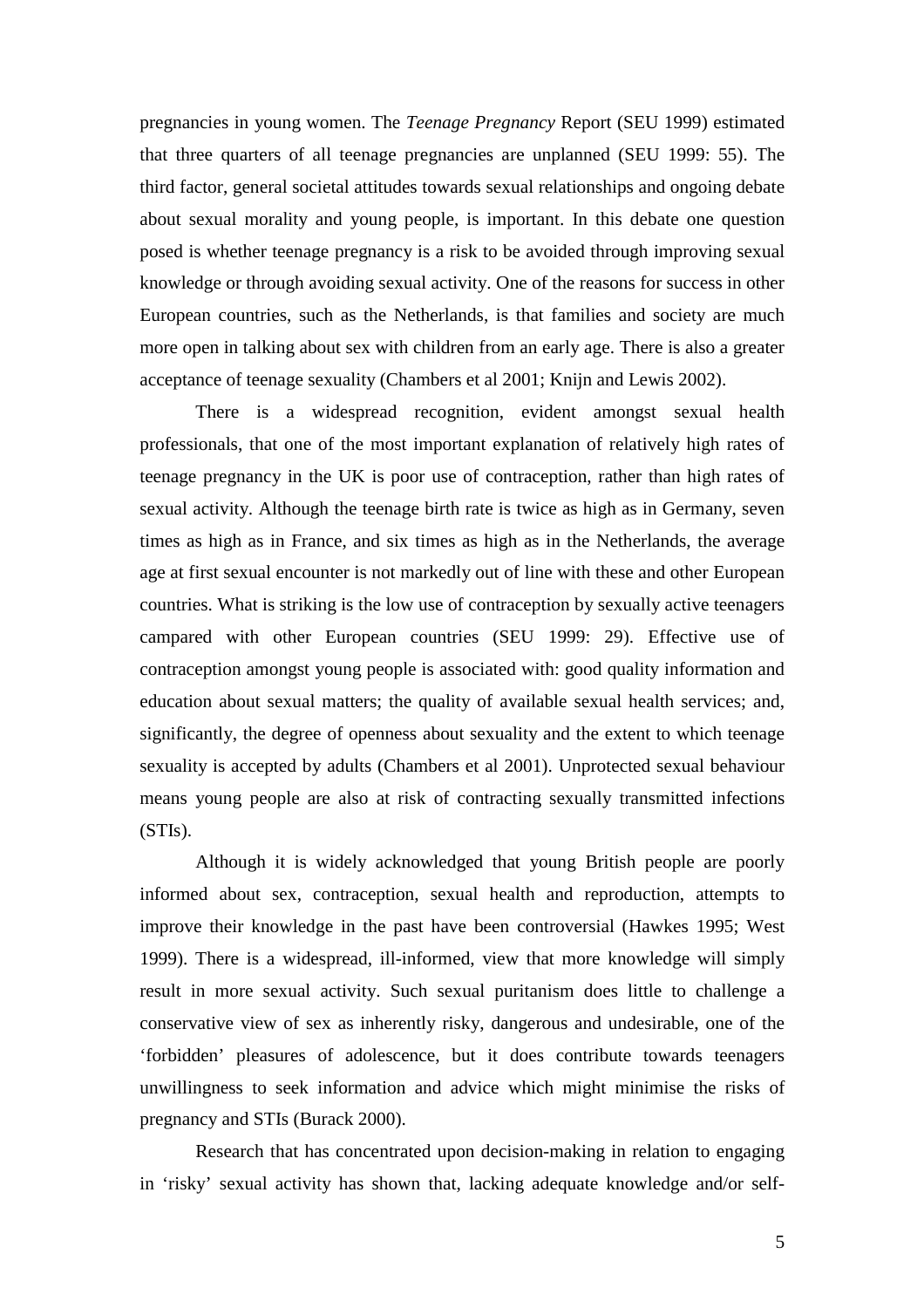confidence, young people struggle to negotiate 'safe' sexual encounters (Counterpoint 2001; Holland et al 1992; Thomson and Scott 1991; SEU 1999; West 1999). Extensive feminist research into teenage sexuality and contraceptive use at the height of the 'AIDS scare' highlighted the point that young women struggled to negotiate sexual safety in an unequal sexual relationships (Holland et al 1992; Holland 1993).

 Conservative middle England, outraged both at the phenomenon of teenage pregnancy but also at practical measures taken to deal with the problem, continues to resist attempts to provide young people with the sexual information, resources and knowledge they need to negotiate sexual relations. This was particularly evident in the consultation period for revised guidelines on sex and relationships education (DfEE (2000). The Government responded to the family rights lobby by ensuring a framework stressing the importance of marriage, family life, love and stable relationships in bringing up children, whilst David Blunkett declared that sex education must be taught 'within a moral context' (*Daily Express* 30-8-1999).

In the UK, the idea that teenagers under the age of sixteen may by sexually active regularly provokes moral indignation. The Prime Minister himself declared in his preface to the *Teenage Pregnancy* report: 'Let me make one point perfectly clear. I don't believe young people should have sex before they are 16. I have strong views on this. But I also know that no matter how much we might disapprove, some do. We shouldn't condone their actions. But we should be ready to help them avoid the very real risks that under-age sex brings'. This belief would be echoed throughout the country and a common response has been to try and ensure that teenagers remain sexually ignorant, that they should avoid the 'risk' of sexual activity. Such conservative morality also views teenage pregnancy as one part of a much larger problem - the decline of the family. However, ironically, it is precisely the failure of successive governments to challenge such a moral framework that has contributed towards the persistence of high teenage conception rates. The tensions between an undeniable decline in the traditional nuclear family on the one hand, and continued promotion of family values by sections of the government and state, on the other hand, has contributed towards young people's lack of knowledge and confidence about their sexuality. This conservative moral framework has deep historical roots.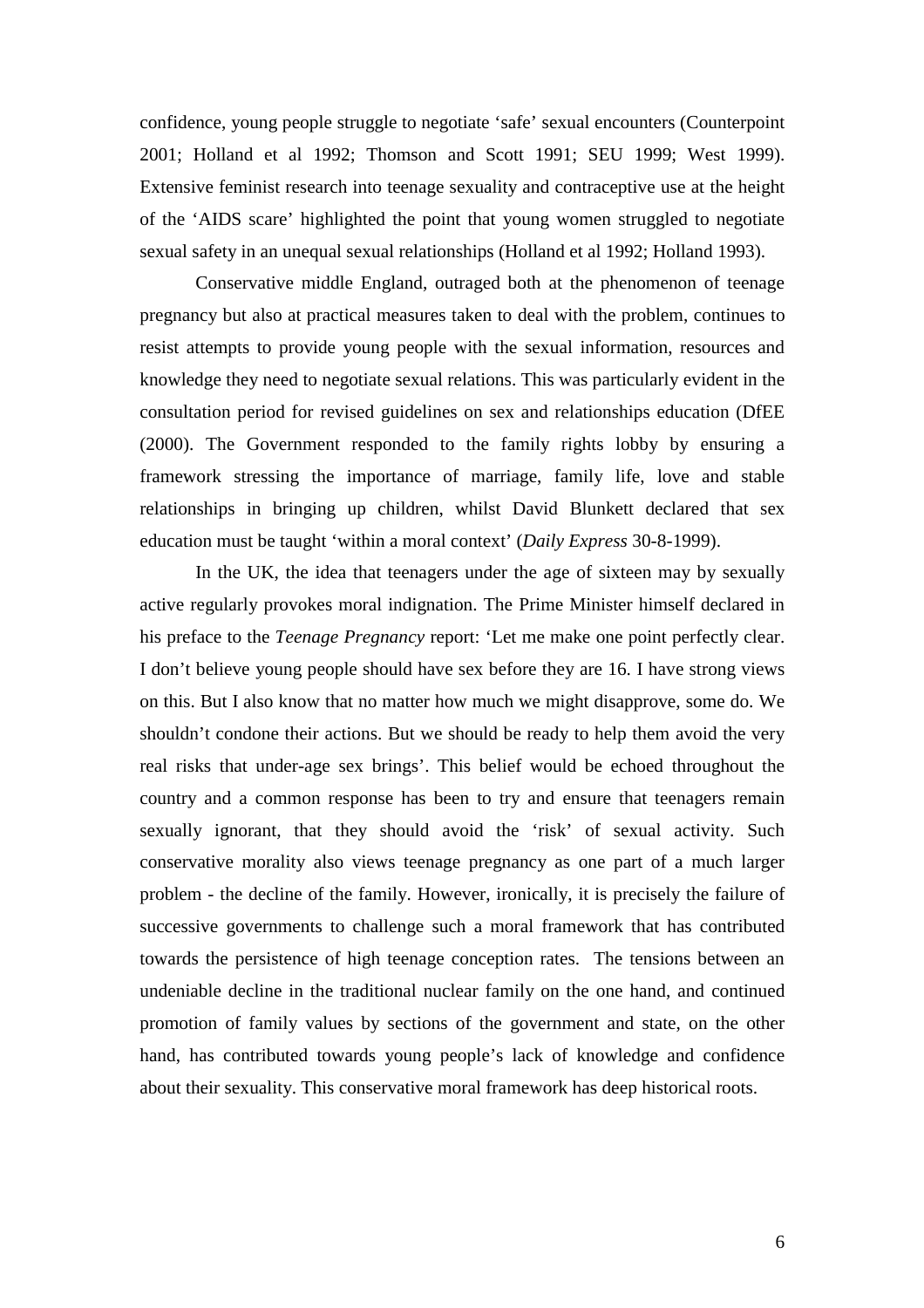### **2. An historical legacy: the politics of sex and reproduction**

For much of history women have not been able to engage in sex without a high risk of pregnancy. This was often seen as the punishment for sexual activity (Cook 2004). Contraception and abortion break the connection between sex and procreation, and thus minimise this risk. There has not, however, been an incremental process towards sexual activity without such risk/danger for women. Sexuality and contraception may be viewed as private and personal but religion and the state have been centrally involved in trying to regulate sex behaviour (Weeks 1981). Historically, campaigns around contraception and abortion were confronted by a stubborn conservative resistance, dominated by a Christian morality, which tried to maintain a model of sex as illegitimate except within the confines of marriage and for the purposes of procreation. Although this model has long broken down, strong elements of the ideology are with us still, as are some of the consequences of the decades of conservative resistance.

A strong case could be made for the reduction of sexual politics in twentieth Britain to a struggle between what might be termed progressive and reactionary movements. In parallel, contraceptive developments and abortion liberalisation turned pregnancy and motherhood from a necessary risk to one possible outcome of sexual intercourse. The first large campaign for birth control in the 1920s attracted fierce opposition. Women who volunteered to work in clinics (such as those pioneered by Marie Stopes) were regularly pelted with eggs, windows were smashed and premises were attacked (Leathard 1980). The use of the word 'whore' shouted at volunteers and painted on clinic walls revealed an antagonism towards women's sexuality that is still evident in contemporary politics. The fear of pregnancy was thought to prevent women from responding to their own desires for sexual pleasure, therefore birth control would turn women into 'whores' (Cook 2004). One hangover from the Victorian period was the identification of sexually active women with prostitution (Bland 1995). In the 1920s the nature of the most virulent opposition was concern about women daring to control their fertility and so admitting to their sexuality. As one of the main opponents within the medical professions, Dr Mary Scharlieb expressed a common sentiment: 'limitation of families is wrong and dangerous because it does not control nor discipline sexual passion, but by removing the fear of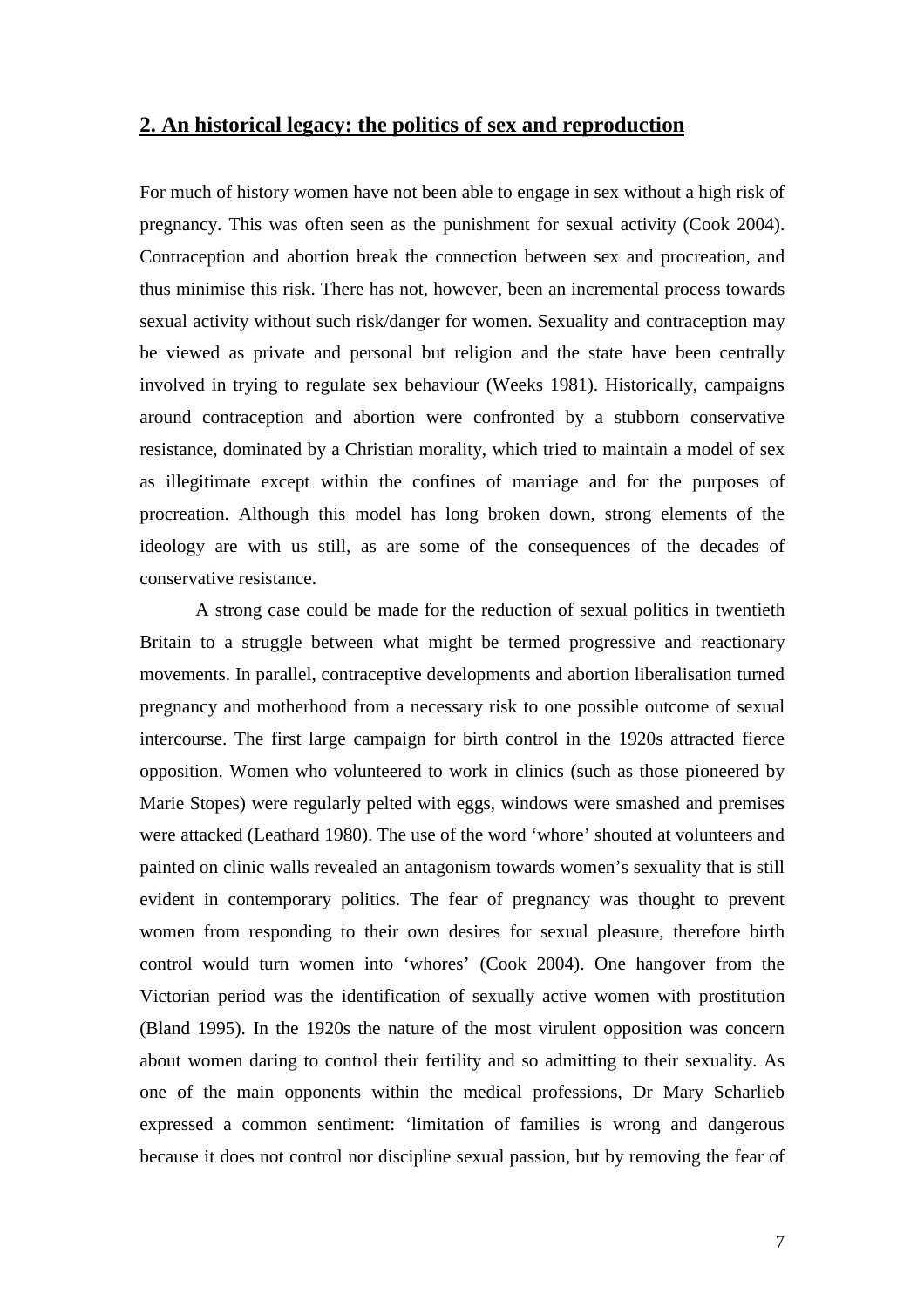the consequences it does away with the chief controlling and steadying influence of sexual life' (Scharlieb undated: 6). This was connected to a Christian morality that strongly asserted that the primary purpose of 'married love' should be procreation (Soloway 1982). Pregnancy is a visible sign of sexual activity, and was the punishment for taking the risk of sex outside these parameters.

Under the pressure of these forces, those in favour of the development of contraceptive services were concerned to campaign around the issue, for many years, only within the confines of marriage, as an aid to 'family planning'. Sex outside the marriage relationship was viewed as immoral and, once again, the risk of pregnancy served as a restraint. The sexual revolution, the 'permissive' era of the 1960s, the emergence of second wave feminism and the development of new methods of contraception created a radically new agenda for sexual politics. It was a period characterised by technological breakthrough, significant changes in Government policy and in which progressive forces went on the offensive.

 In the 1970s, the newly revitalised women's movement campaigned for free contraception and abortion on demand. It was recognised that the ability, or inability, of women to control their reproduction is undoubtedly one of the more important factors structuring their lives. 'Women can only take charge of their lives if they can control their own reproduction. This means either sexual abstinence or the separation of sexual activity from procreation' (Greenwood and King 1981: 168).

 Women's (especially young women's) access to contraception and abortion has, however, been hotly contested over the decades. Conservative resistance to pressure for progressive reform has ensured inadequate provision and the dominance of a sexual morality in which sex is still often seen as dangerous and undesirable. Such resistance was most evident in the 1980s.

By the 1980s what became known as the New Right in Britain and the United States contained within it a number of 'morality' campaigns that together constituted a conservative sexual politics agenda. In the UK, several of these campaigns were hotly contested. The New Right sought to defend the 'traditional' nuclear family and criticised those who were outside that norm (such as lone mothers) and those who challenged that norm (such as feminism). They were generally concerned with what they saw as a moral decline associated with the 'permissiveness' of the previous two decades and mounted an attack on the progressive social and political gains of the 1960s and early 1970s. It sought to reassert a traditional moral and social order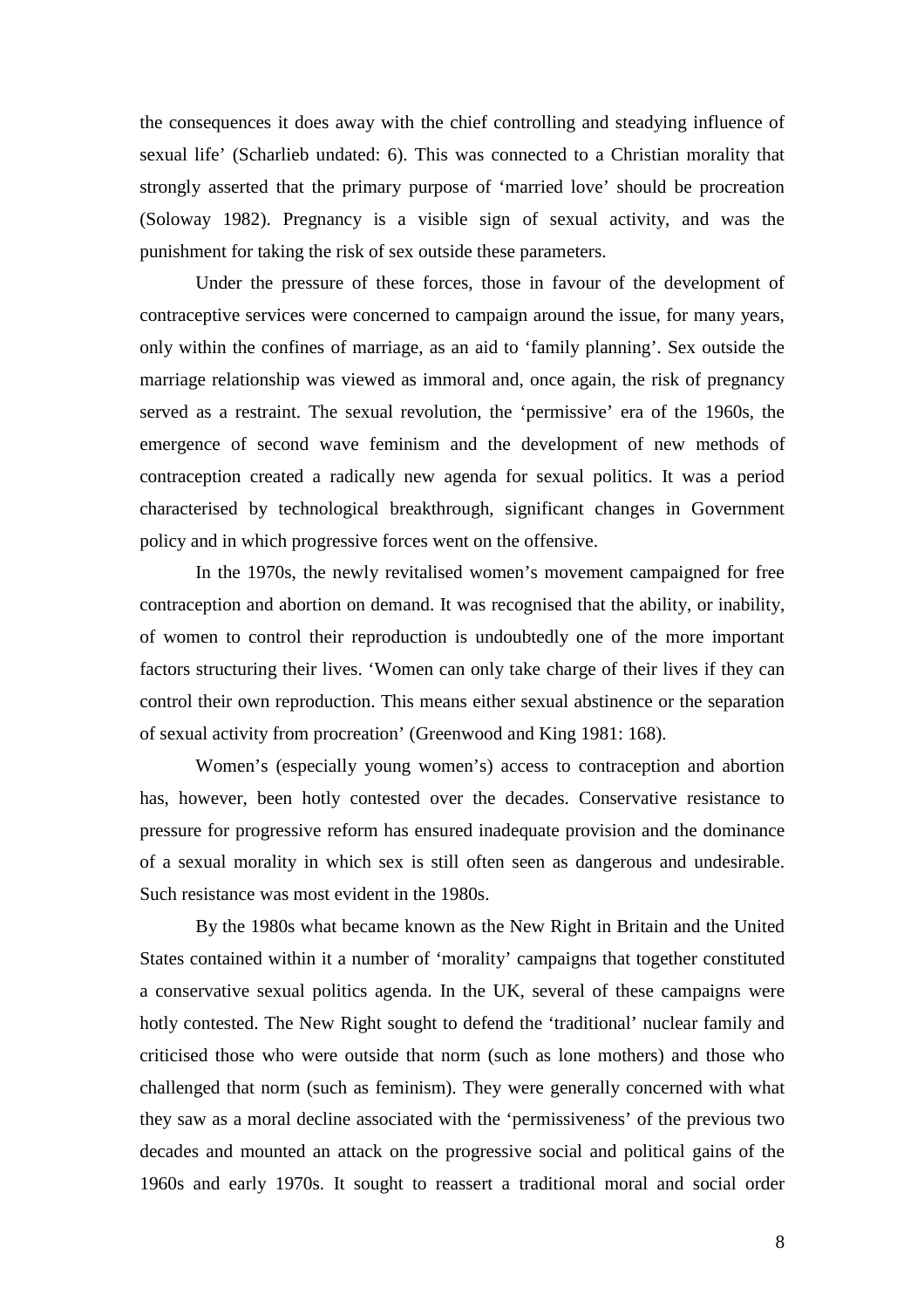underpinned by values of individual self-interest, family and self-reliance (Willams 1999). Ideologues, such as Charles Murray, also claimed links between the decline of the nuclear family and other 'social problems': fathers abandoned families, boys turned to crime and girls became teenage mothers (Murray 1990).

 The 'backlash' against the 'permissive' politics of the 1960s involved a number of extra-parliamentary campaigns that sought to restore traditional sexual morality and reverse many of the progressive reforms of the 1960s and early 70s (Faludi 1991). Underpinning all these campaigns was a conservative view of the family. Their aims included defending the family against the state, promoting sexual morality and attacking promiscuity.

One of the most important morality campaigns in the UK, led by Victoria Gillick, challenged Department of Health and Security (DHSS) Guidelines (May 1974) that stated that contraception should be available regardless of age. The campaign focused on the evil of permissiveness, on the dangers of undermining parental authority and sought to relate these to the theme of national decay. It attracted significant support and extensive press coverage. Eventually, in October 1985, the House of Lords decided in favour of the DHSS. Concern, once again, was centred upon defence of the traditional family. The debate revealed widespread anxieties focused on the view that easily available contraception encourages sexual promiscuity in young people (Hawkes 1995). This would remove the controlling factor of risk from sexual encounters.

 Other high-profile, sexual morality campaigns were also underpinned by conservative views on the family and sexual equality. These included campaigns in favour of an amendment to a Local Government Bill in the UK against the 'promotion' of homosexuality or the teaching of its 'acceptability' as 'a pretended family relationship' (Clause 28). The conservative government of Margaret Thatcher enacted Section 28 (1988) and in so doing made a clear statement on the form of sexual relationship it approved of. Clause 28 was in fact one part of a general battle around sex education in which organisations like Family and Youth Concern argued that society would like to see the end of sex education altogether (Durham 1991: 110). Sex education was seen as a vehicle for an anti-family amoralism that encouraged intercourse and corrupted the young.

 Over the years the bitterest political struggles have been over abortion rights. The 1967 Abortion Act liberalised abortion law but throughout the 1970s and into the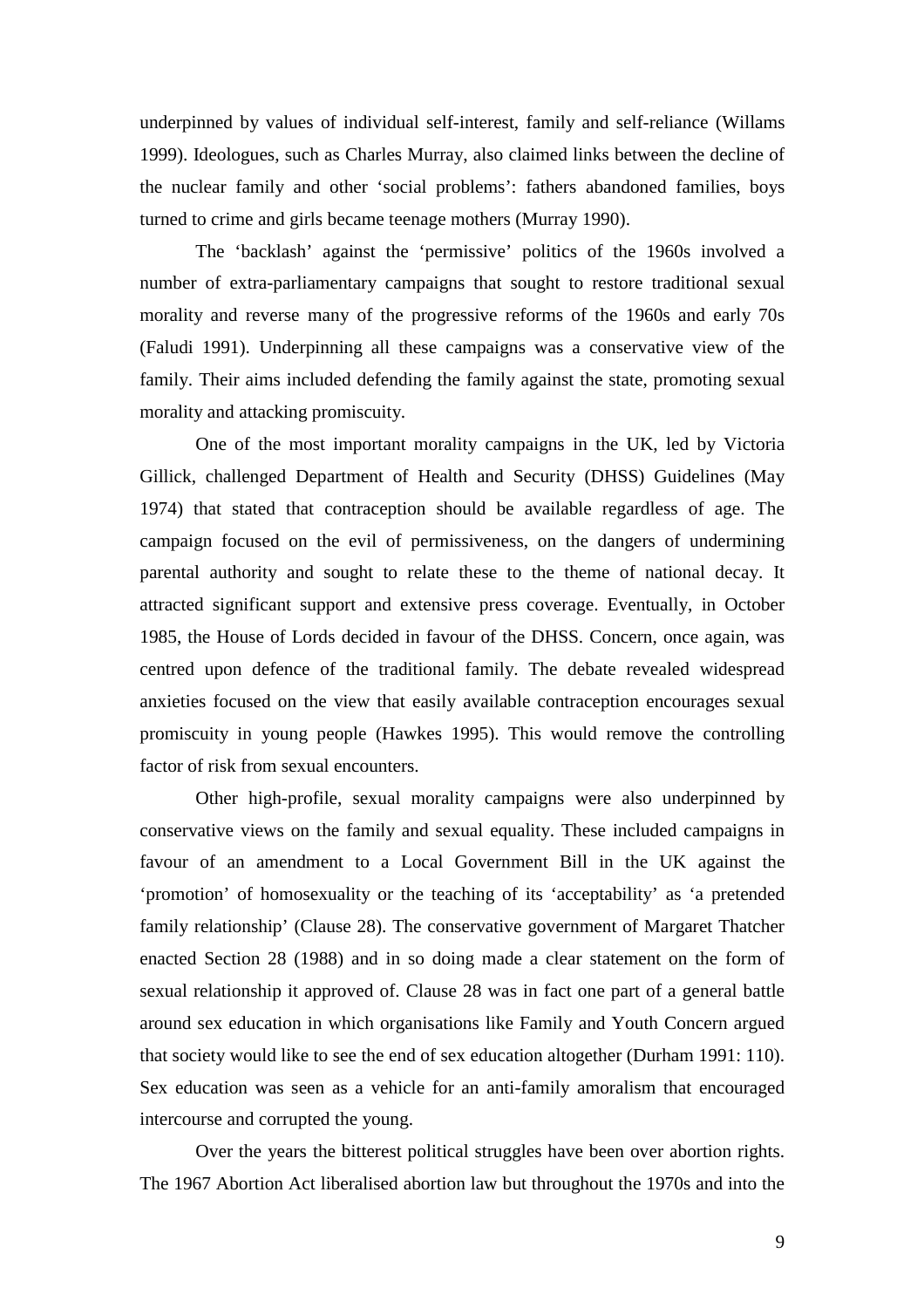1980s it was constantly attacked. A vociferous minority sought to repeal women's hard-fought (though strictly limited) abortion rights. There was a strong notion of punishment present within the anti-abortion campaigns. Sexual intercourse should not be risk free, and pregnancy was the price you needed to pay for reckless sexual behaviour. Abortion as a political issue, however, is also fundamentally about women's position in society, the politics of the family and issues of sexuality (Luker 1984; Petchesky 1986).

 The influence of these campaigns has declined significantly, although it should be noted that those working in the sexual health field today (designing sex education for example) are invariably anxious about a conservative reaction to their plans, especially around abortion advice and provision. The *Daily Mail* could be influencing such professionals towards self-censorship. Although the extremes of the 1980s are not evident now, there is an ongoing debate revolving around developments of the same underlying themes: should the emphasis be on developing policies and practices designed to help young people practice 'safe' sex and facilitating access to abortion when 'mistakes' are made, or around emphasising the danger and risks of 'underage' sex. Much of the work of the Teenage Pregnancy Unit has been concerned with improving young peoples' knowledge of, and access to, contraception. However, tensions inherent in efforts to prepare young people for 'undesirable' sexual activity, evident in Tony Blair's introduction to the Teenage Pregnancy Report, have not been resolved. One of the things we sought to do in the two research projects on young women, sex and choices (undertaken after the strategy had been in place several years) was to examine how these issues were played out for young women themselves. What are their views on, and experiences of, negotiating sexual relationships? And what do they feel about the possible risks of unsafe sex?

# **3. Contemporary research: 'Young Women, Sex and Choices' Projects**

Two qualitative research projects were undertaken for local teenage pregnancy coordinators. One project took place in an inner-London borough (district one), the other was in a Midlands new town (district two). Both projects sought to access the views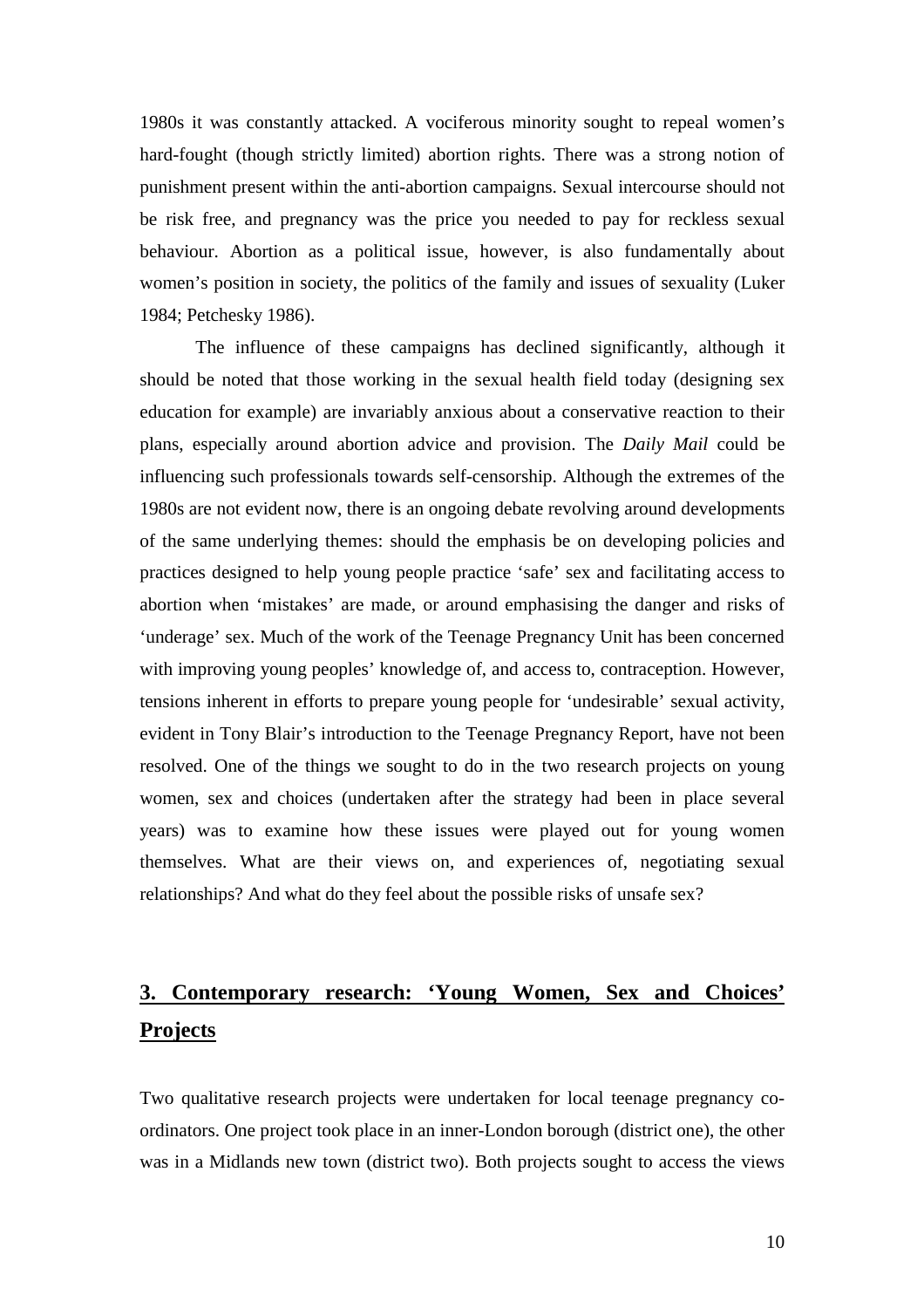of school-girls (4 focus groups in each area) and teenage mothers, some of whom were under 16 (14 in-depth interviews in each district). The focus of the research was investigating decision-making in relation to engaging in 'risky' sexual activity, and to becoming pregnant. The interview data was analysed thematically and independently by two researchers in each of the cases. Quotations are selected to indicate broader opinion in the group rather than the sole opinion of one respondent.

 The research projects found that the debates outlined above did find their way into the young women's views on sexual activity, and also connected with the teenage mothers' understandings, and rationales, of the decisions that they had made. This was particularly the case with discussion around 'safe' sex and with the possible consequences of 'risky' sex. To varying degrees, most of the participants drew upon notions of risk and blame, and talked about the need for individuals to take responsibility for their own actions. This was especially evident when they were talking about abortion. There were, however, significant differences between the two districts, particularly around sexual morality and abortion decision-making.

#### **Negotiating sexual encounters and taking 'risks'.**

The young women were asked what they felt about negotiating safe sex. In the focus groups we asked the school-girls to speculate about why some young people might engage in risky sexual behaviour. In the groups they talked about the importance to them of starting sex when they 'were ready for it', about 'not allowing boys to take advantage', and about how a boyfriend who is only interested in sex is not worth having. However, in all these groups the girls also noted that boys were often able to black mail them emotionally:

*They say you don't love me, and if you love me you would do it for me. And if you say no they will go off with someone else.* 

When we moved onto interviews with the teenage mothers, however, it was very clear that they had found negotiating sexual encounters on their own terms had been easier said than done. The overall picture that emerges from the individual interviews is one in which young women are not necessarily making a conscious decision about the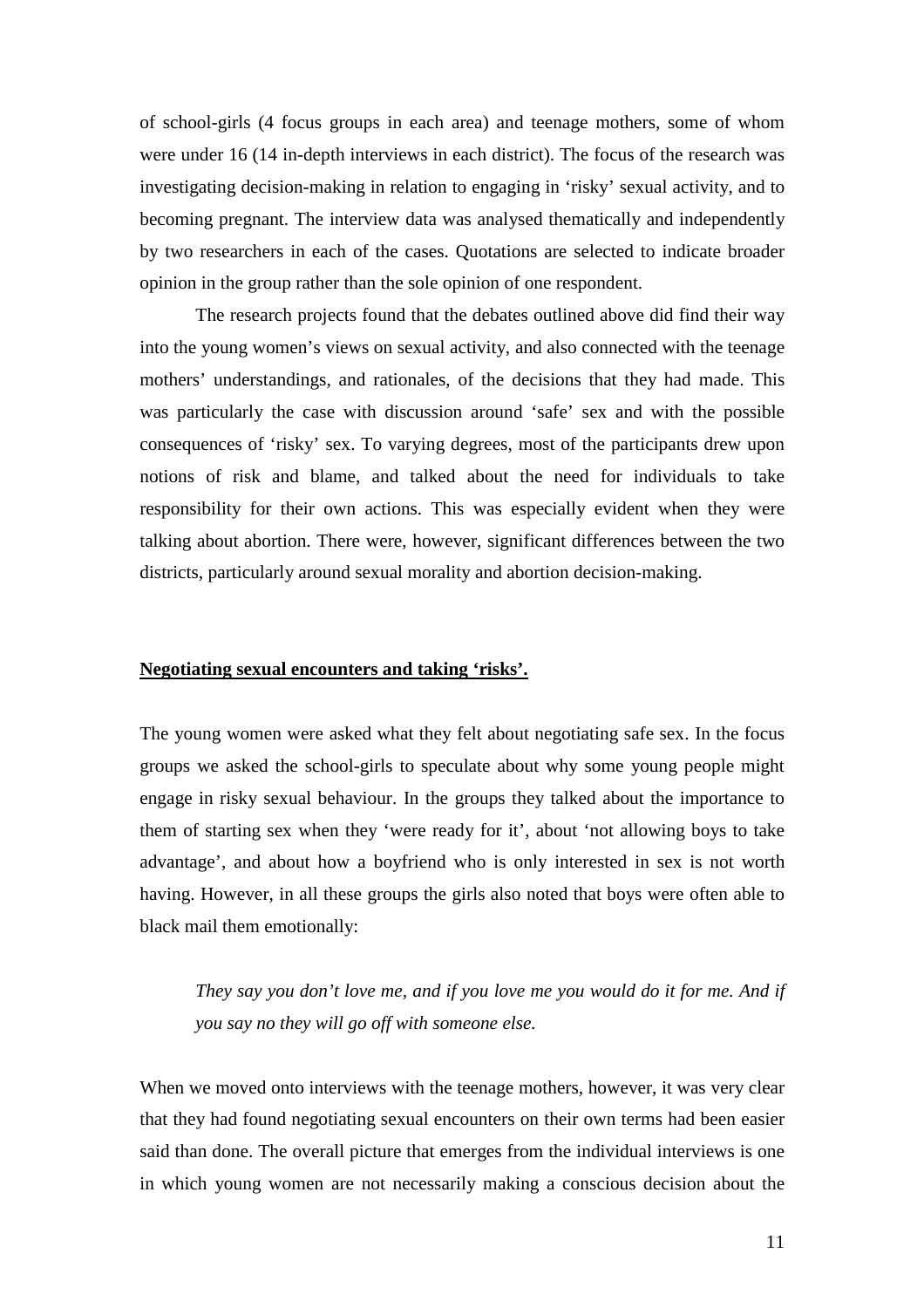best time for them to start having sex. There is also not much confidence about their ability to practice 'safe sex', or indication on the part of the young women themselves that they have any confidence in their ability to control their sexual encounters. So the young mothers, not surprisingly, talked about taking risks in ways that often seemed out of their hands.

By way of contrast, young men's relationship to sexual activity was viewed by most of the respondents as relatively trouble-free: they are seen as liking sex, bragging about sex and not thinking much beyond this. Some of the young mothers said that their sexual partners had been willing to use contraception, but many complained that young men could pressurise them into not using contraception.

A common theme in the focus groups especially, but also drawn upon in the individual interviews, was the role of drugs and alcohol in making it difficult for young people to practice safe sex. Previous research has shown that alcohol and drugs often contribute towards 'getting out of it' and engaging in unprotected sex (Counterpoint 2001: 10). In our research, both focus group participants, and some of the young mothers, felt that using alcohol and/or drugs made it more difficult for anyone to practice 'safe sex'. One young mother indicated that alcohol played a part in whether she used contraceptives or not.

*The first time I did use a condom, and that after that it was just when I had them with me, or he had them with him. After that I often didn't, I drank a lot, started drinking a lot.* 

A young sex educator (not a teacher) talked about running sessions at schools and youth clubs in which she heard many stories about the impact of alcohol and drugs on young people's sexual behaviour. In some cases she heard about school girls getting drunk '*as an excuse to be able to have sex with people'.* This is an interesting way of describing the sexual encounter. It indicates the view that those involved may have sexual desire but feel that such desire is illegitimate, indicating a lack of confidence in their ability to express their own sexuality. In other cases she talked about young men taking advantage of women on drugs. She was clear that drugs lead to less responsible sex so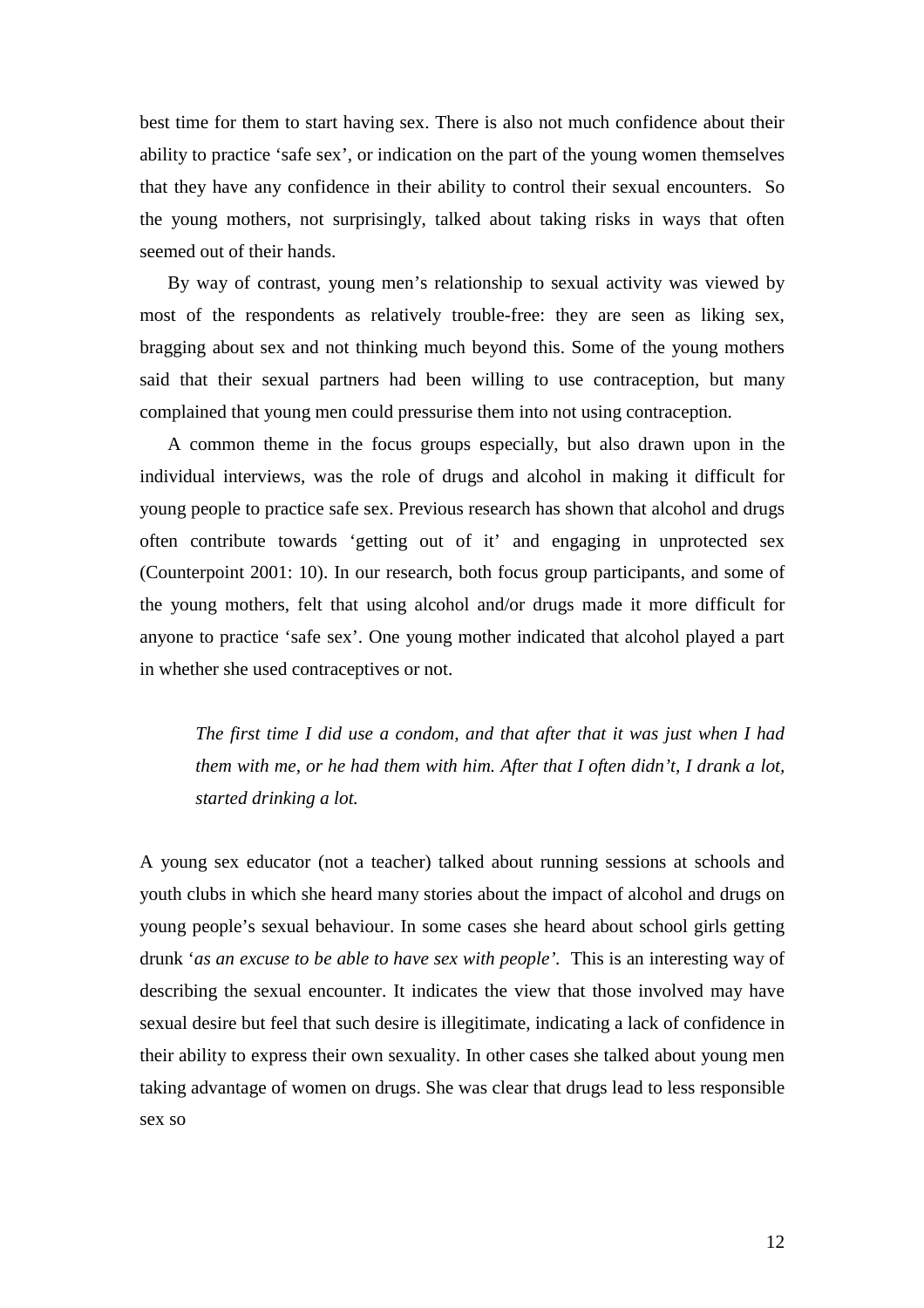*'if they're on drugs they'll be kind of iffy about who they're doing it with and also totally unaware of their safety. And then because they're unaware of that and they are on drugs, they wouldn't remember whether they used a condom and they wouldn't remember to go and get the morning after pill and may not even be aware of the fact that they could be pregnant'.* 

A number of the professionals we interviewed also talked about drugs and alcohol in relation to poor contraceptive use and to the decision to have sex at all. One told us that when they talked to young women about when they started having sex a common response is 'Oh I was drunk, I can't remember'. Another, who had run workshops with young people felt, 'I think alcohol has a massive impact you know, they'd go out Thursday, Friday, Saturday and be absolutely hammered and not actually know who they've been with'. On such occasions condom use is obviously difficult.

### **Becoming a mother.**

Becoming pregnant can be seen as a consequence of unsafe, risky sex. However, such an understanding is highly dependent on notions of intention. When a pregnancy is the desired outcome of sexual activity, for instance, risk is not relevant for the individual involved. We asked the young mothers about the risks they had taken and to talk us through why they had fallen pregnant. Many of them drew upon notions of responsibility and accepting the consequences (pregnancy) of 'risky' behaviour, but for others it was clear that becoming pregnant was not a risk but something to be welcomed. We developed a typology of three categories related to the issue of risk and intent. As with most analytical categories it is not always possible to place each individual firmly within one category.

- 1. 'accidentally' pregnant contraceptive failure or presumed ignorance.
- 2. Carelessness re. practising 'safe sex': indifference and/or fatalism re. consequences
- 3. Possible intention to become pregnant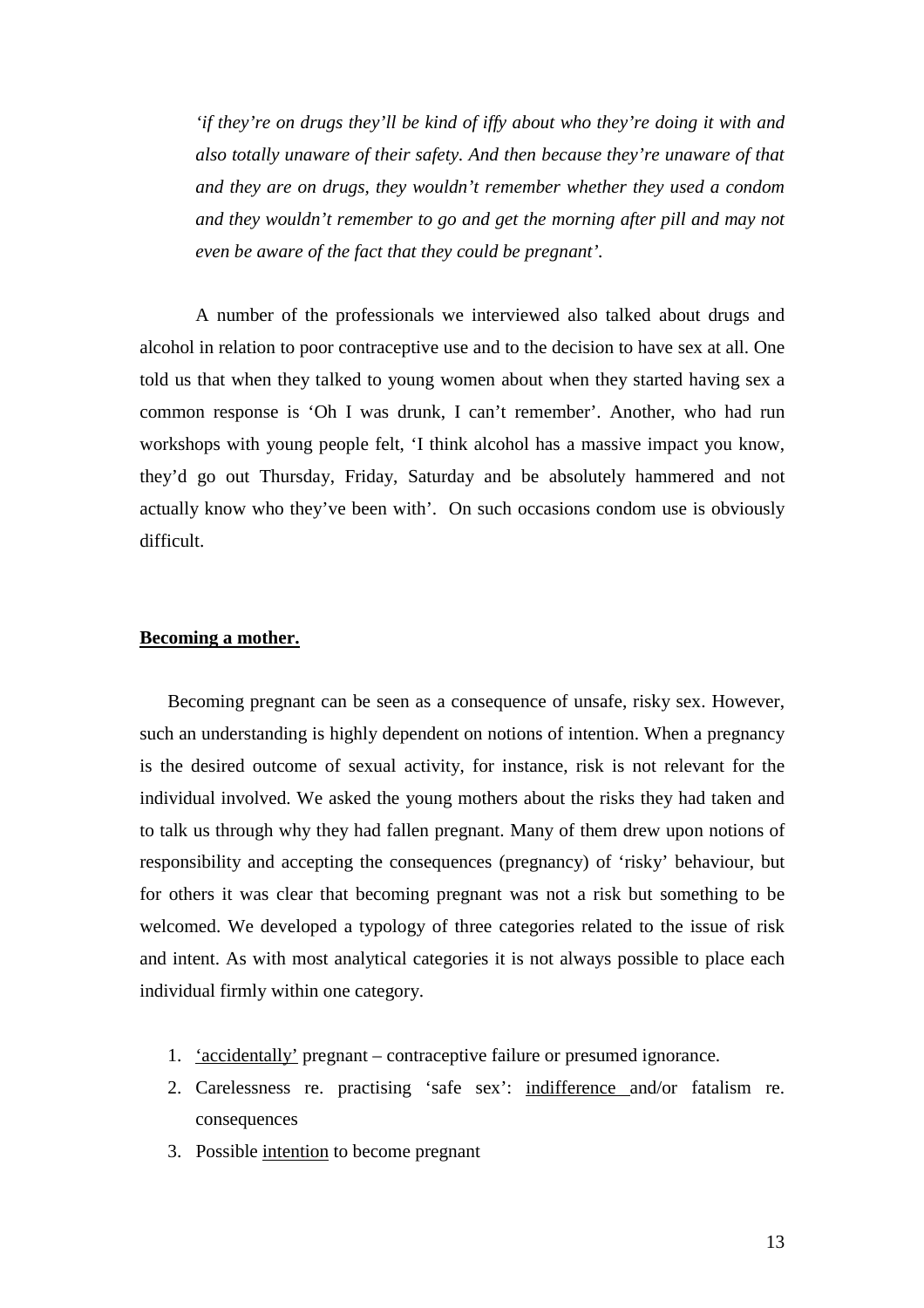In the first two (often overlapping) categories notions of risk, blame and innocence were often drawn upon as part of a moral justification of their decision-making processes. They projected themselves as taking responsibility for their own actions.

#### 1. 'Accident': unintended pregnancies.

The young women in this group spoke of their pregnancies as accidents, although it was clear that in many cases their sexual practice was far from 'safe'. Most of them said that they had been using contraception, and that they been completely surprised when they found themselves pregnant. Some said that they generally used condoms but on the rare occasion when they had relied on withdrawal they had become pregnant. They often said they felt 'shock' and 'horror' on discovering they were pregnant. One described herself as 'stupid' because she had not been using anything and said that she had (unsuccessfully) tried to get emergency contraception. Some had arranged an abortion, only to change their minds later

It seems that no one in this group had chosen to become pregnant. They all felt that sex education had not prepared them for sexual decision-making; indeed they were vague about what they had been taught. Some said that they had limited and often inadequate information about contraception. Several told us that they became pregnant because the contraceptive they had been using had not worked (contraceptive failure).

*'Well I was on the pill and then what happened, I got an infection and I took antibiotics and didn't use any other protection. So that was that really the pill didn't work and I was pregnant'*.

Of the young mothers interviewed a high proportion seem to have fallen pregnant during the gap between injections. One told us she was on the pill and could not understand how she became pregnant: *'Well they say that I didn't take it properly but I know I did so I just see it as one of them things'*. This comment also illustrates the fatalism, as regards sexual activity and pregnancy, of many of these young mothers.

Despite often describing their pregnancies as accidents these young mothers also spoke about taking responsibility for their own 'mistakes'. This meant continuing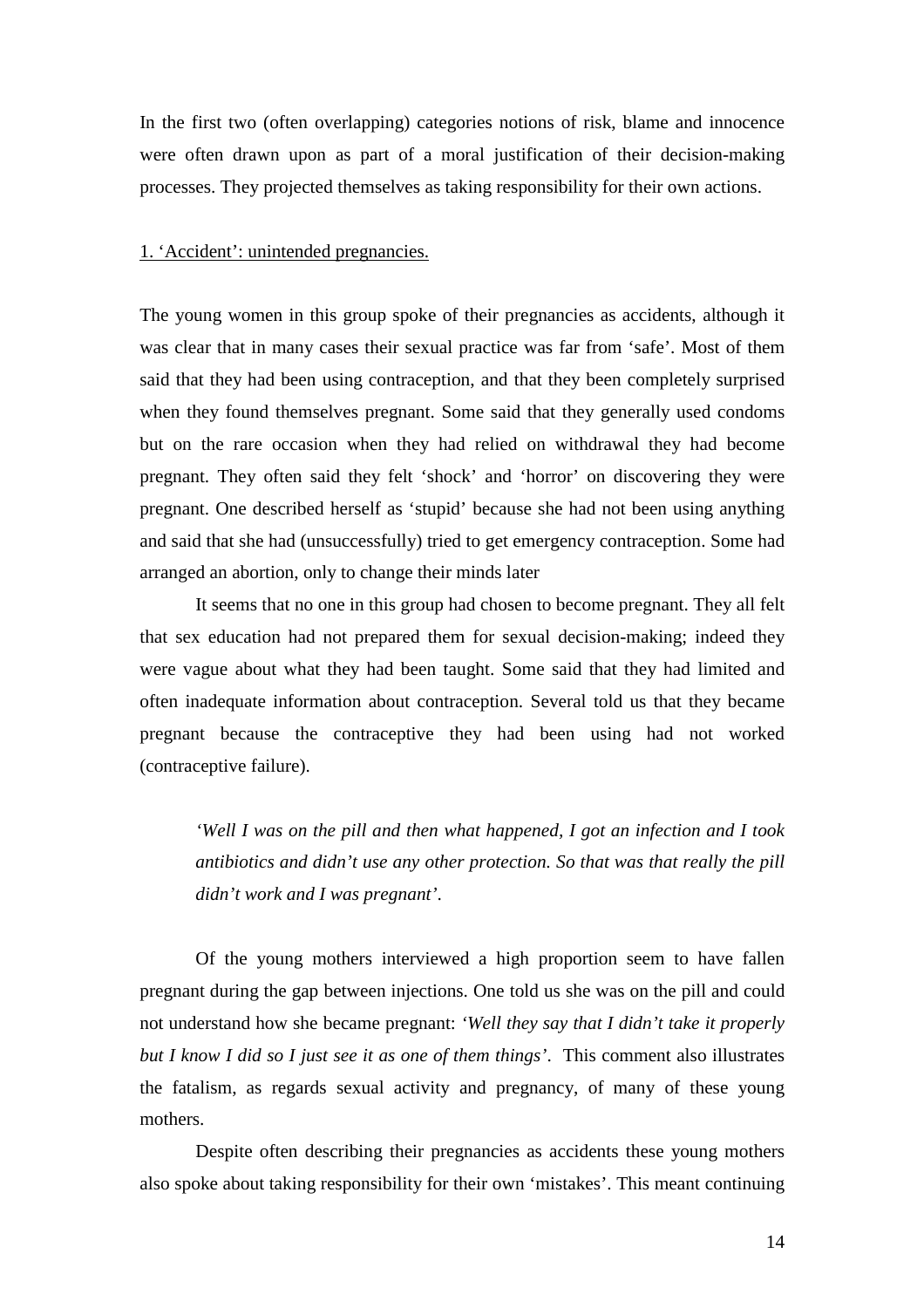with the pregnancy rather than having an abortion. This decision was presented as the 'right' thing to do, involved a measure of self-blame and often coincided with a fatalistic approach. Such an approach was even more apparent in the second category.

#### 2. Indifference/fatalism. Neither planned nor totally unplanned?

 Many of the young mothers, in both districts, described random, often careless, contraceptive use. This was despite understanding the risks of pregnancy and STIs. Most were more worried about STIs than becoming pregnant, and in district one, some had had themselves and their partners tested for HIV/AIDS and after that saw no need to use condoms.

 One said that they had been using condoms and that she now knew that her partner was not using condoms every time – she wished she had also been on the pill. She did not seem in control in their sexual encounters

*when I first got pregnant I asked him what had happened, he goes "the condom burst", I was like "condoms don't burst" … when I had the baby I was "so what happened?, he was like "Oh I didn't use a condom". I said "why" and he goes "because I wanted to have a baby".*

Others knew that they were not using the contraception properly but decided to go ahead with sex anyway. Some of these said that this would not be the case again. Often the messages were confusing and difficult to interpret. This seems to indicate confusion about (or an unwillingness to discuss fully) their own intentions and the possible consequences of their action.

*It was just one time when I never, I knew, one time when you don't use it and you don't think it will happen to you and that's when it did.* 

 *It was an accident but I was stupid as well. I didn't use anything.* 

 *I was on the pill but I didn't take it properly (laughs) so I got caught on the pill. Well I knew to be honest yeah I knew it's just that I guess I was stupid to*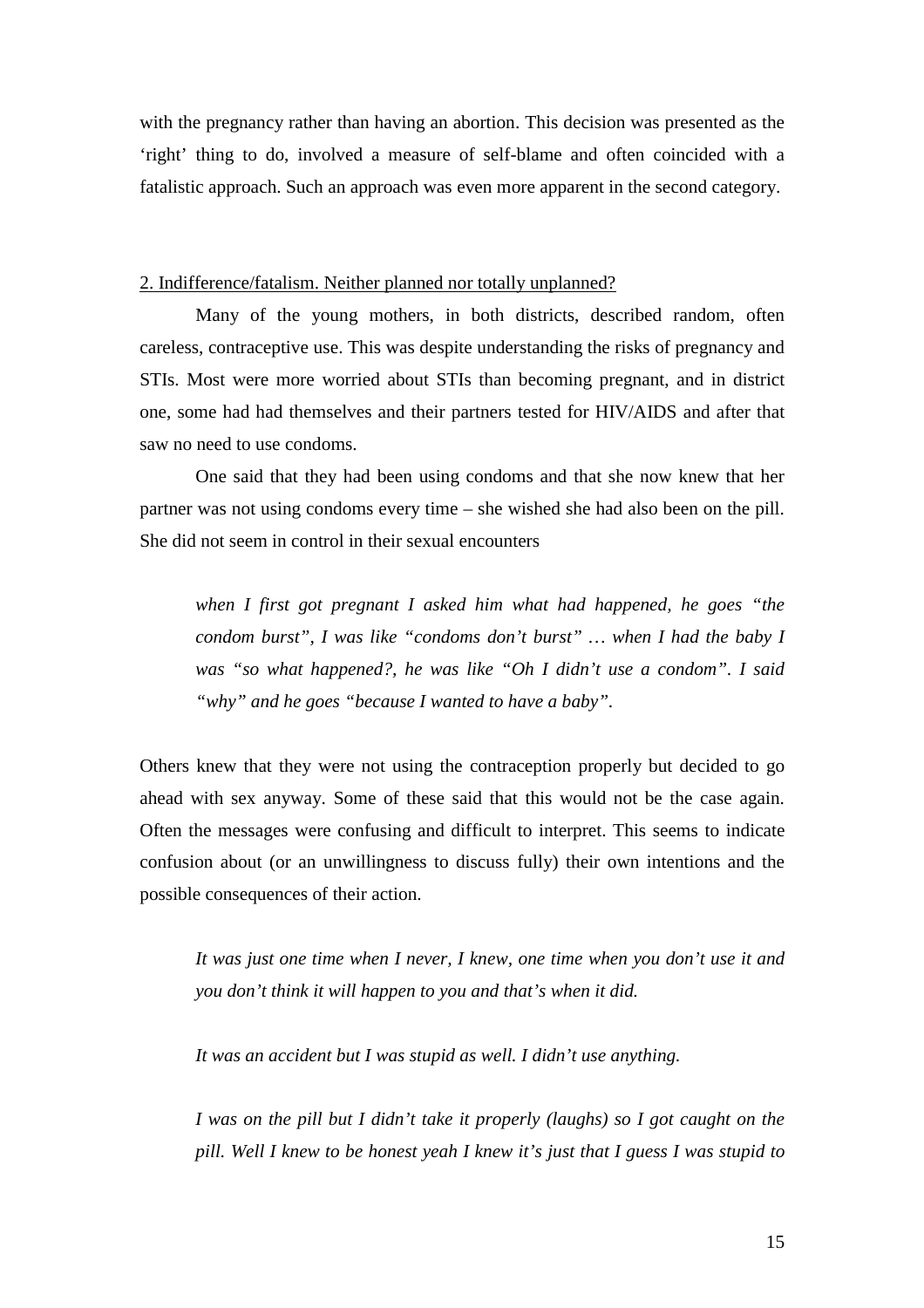*be honest, I didn't know how to take it, I wasn't as careful as I should have been. I am now though (laughs).*

What is noticeable about the mothers whom we felt could be placed in this group is their ambivalence about their intentions, and what connects them is our inability (and their unwillingness) to say with any degree of certainty that the pregnancy was either completely planned or completely unplanned.

What connects these young women is random contraceptive use. It seems likely that many of them did not intend to become pregnant. One was on the pill but was not taking it properly – she described herself as careless but also said that she did want a baby sometime. Another indicated that when she did use contraception she used condoms, but that this was random. Many said that they generally used condoms, but had not on a few occasions. They had all decided that abortion was not for them personally. Most of them expressed mixed feelings about abortion saying things like 'I don't think its right'.

For many of these young mothers, their acknowledgement that they were careless regarding contraceptive use and often engaged in 'unsafe' sex does not seem to be because they lacked knowledge about contraception, but rather that they were not overly concerned to avoid pregnancy. Others told us that they were using contraception around the time they fell pregnant, but were often unable to specify what contraception they were using and why it failed. Within the space of about five minutes, one young mother told us that she had been on the injection at the time but then explained that they had not been using condoms because she was taking the pill every day. Another had fallen pregnant three times within the space of approximately four years, the first time at 13. She had not been using contraception.

*'To tell you truthfully, even after I got pregnant the first time I didn't think I would get pregnant again. I didn't think of contraception. I was just a normal teenager and I didn't really think of pregnancy and having a baby or going to the clinic or anything like that'.* 

 It was not always clear, however, which group young women could be placed in. During the course of the analysis some were being moved from one group to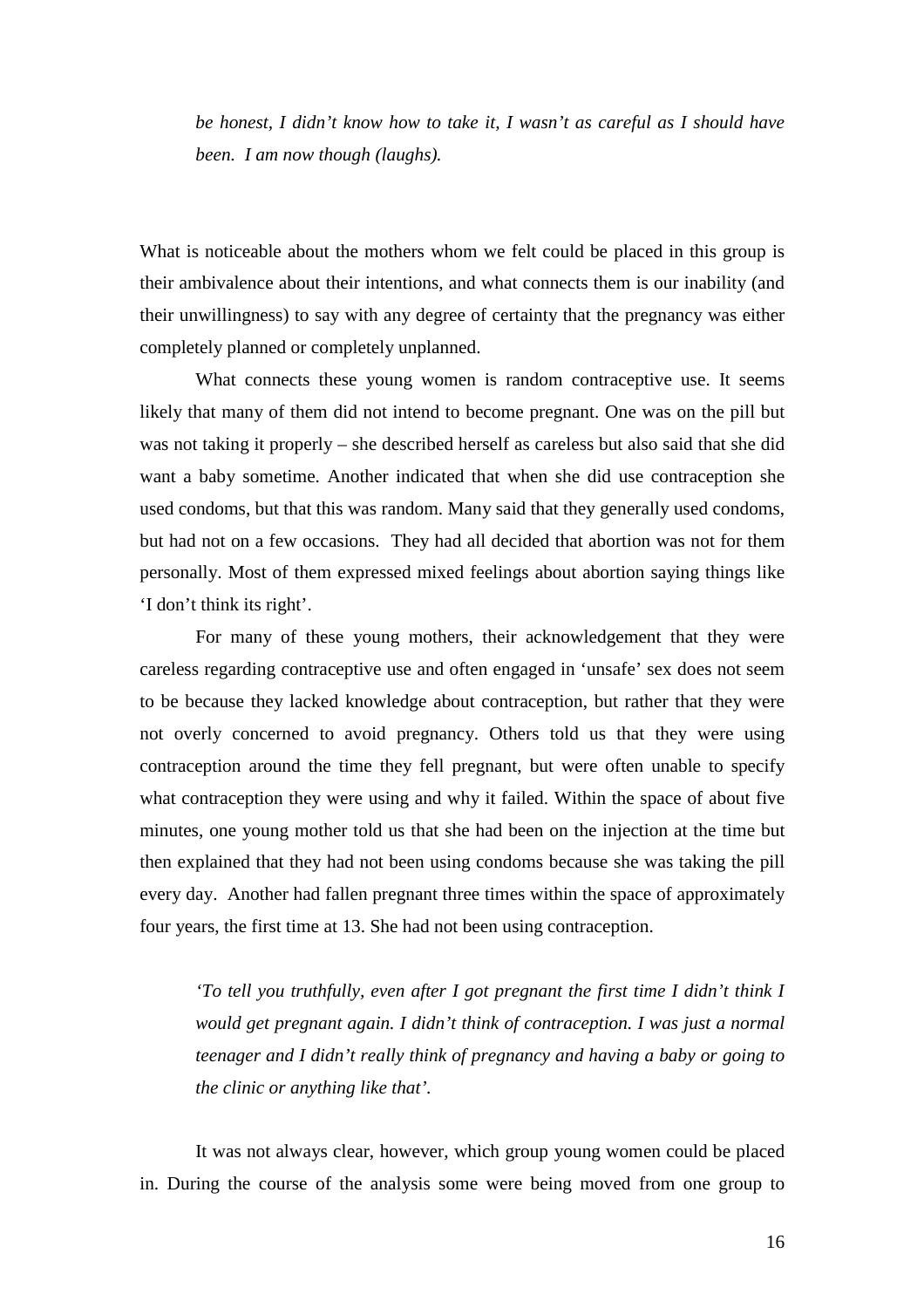another. Moving these young mothers between groups was an indication of the difficulty of being sure about intention. For example, one who was moved between group 2 and 3, had used contraception with other boyfriends but said she had not with her current boyfriend. When she was asked whether she was worried about becoming pregnant she replied:

*Well this time, when I started going out with him this time we didn't use contraception but we talked about having a baby and we said if it happens it happens, if not then it doesn't happen, but if it happens then we're ready to go along with it. And so we thought there's no point in using contraception because we don't mind having a baby.* 

In this group, the young mothers have not really viewed becoming pregnant as a risk. It is something that has happened to them and they have to take the consequences. Underpinning much of the dialogue around their decision, therefore, was a moral framework connected risk to blame and responsibility but, in many cases, has been turned on its head. And, although many stated that they had not wanted to have a child as a teenager, the choice to proceed with the pregnancy was presented as a positive choice. They are facing up to the consequences of their 'risky' behaviour but this is not seen as punishment. Indeed, it might be described as a reward. There were also a number of cases in which it appeared that the pregnancies were intented.

#### 3. 'Intentional'

*'I was on the pill but I missed my pill because it was on purpose, it wasn't because it was a mistake. No, it wasn't a mistake'* 

We judged that between a quarter and a third of the young women interviewed had made a positive choice to start a family. This was for a variety of reasons, although it is interesting to note that most of those who planned the baby told us that they had been unsettled or unhappy in their lives in some way prior to becoming pregnant. The young mothers in this group told us that either that contraception had not been used in full knowledge that this might result in a potential pregnancy, or an active decision had been made to become pregnant.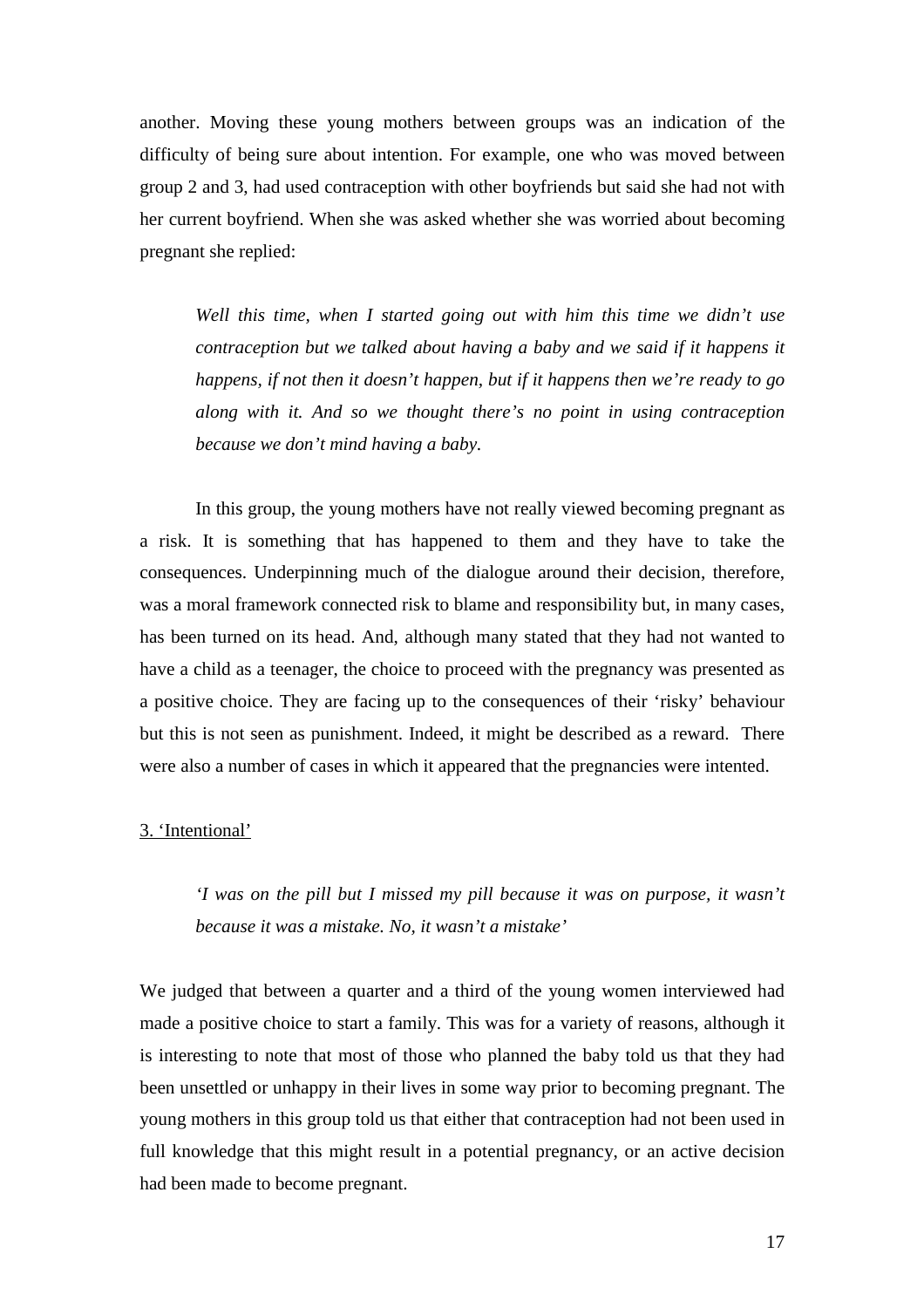*I don't know I just, I know it sounds stupid but I just kept seeing programmes with people's babies and that and I just said I wanted a baby and all that. He just agreed to it really, just agreed to stop using any contraception and we went from there.* 

*I've wanted a baby for ages. Since I was about 12. I don't know it just popped into my head.*

What the young women in this group have in common is that they appeared to intend to become mothers. Unsurprisingly, given their desire to have a baby, many held negative attitudes towards abortion. They talked about how it was not right to be forced to have an abortion and about the moral issues surrounding the decision to terminate a pregnancy. The language used to justify this position drew heavily upon notions of innocence, blame, rights and responsibilities. It went across all three groups.

#### **Abortion or motherhood: risk and responsibility**

There was, however, a marked difference between the two districts in the way in which the young women discussed abortion decision-making and sexual morality. This was evident in the focus groups and also in the individual interviews. In most cases, the young mothers had been involved in some discussion and thought about whether or not to terminate confirmed pregnancies. In one of the districts, most of the comments indicate a lack of hostility towards abortion, whilst in the other a high level of opposition to abortion on the basis that it is morally 'wrong' was evident.

#### *District One*

Only a few talked about being personally opposed to abortion:

*'Well I just decided because I don't agree with abortions because I feel even though the baby ain't out yet I still feel you're killing a newborn baby. That's the way I think'.*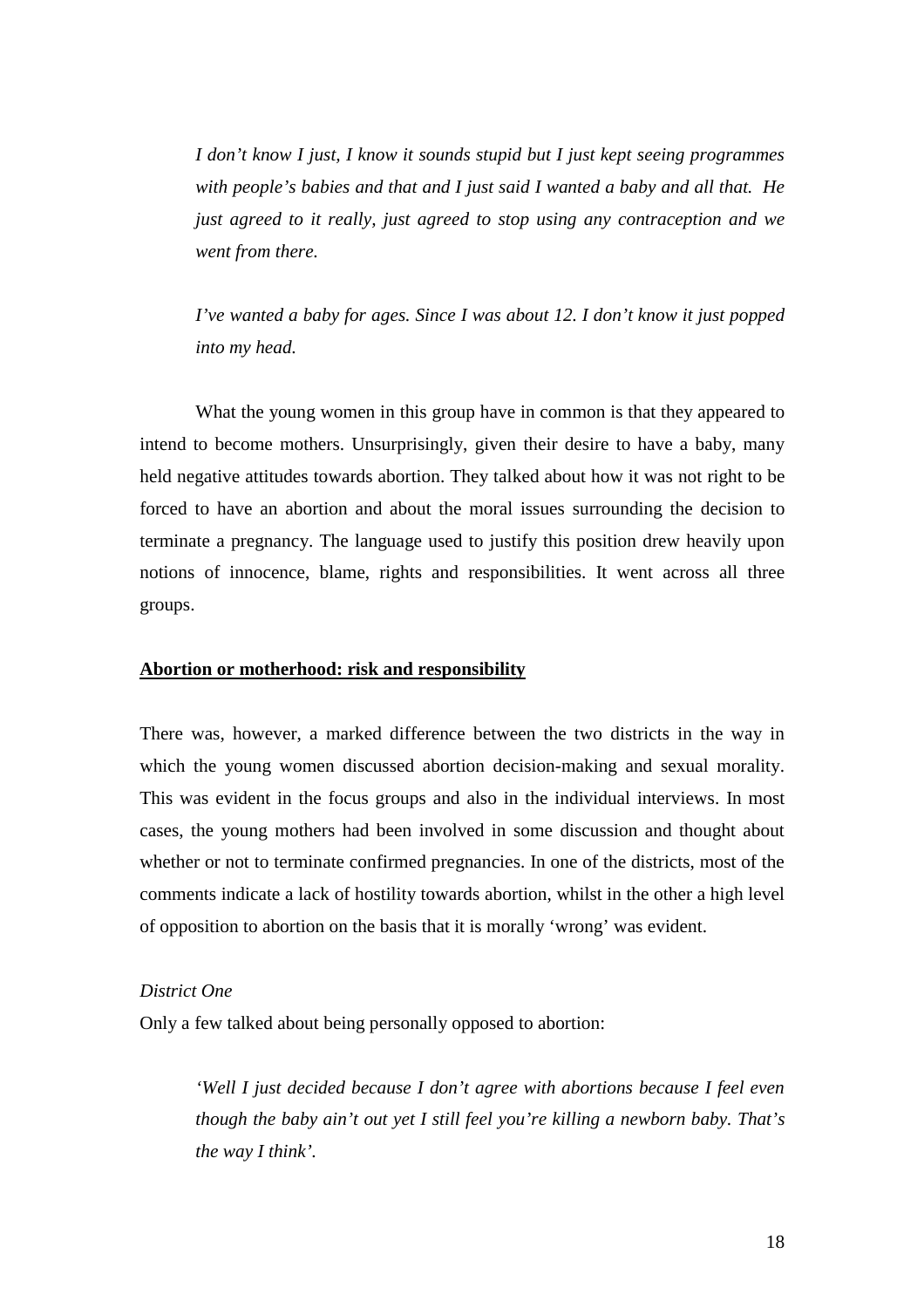In this case, the decision not to have an abortion was 'quite easy'. This young mother presented her position as a moral choice that she generalised from. This was, however, unusual in the district. Although other mothers had made the decision to accept the consequences of engaging in unsafe sex and often presented this as a moral choice for them, they did not generalise from this.

In this district, although many of the young mothers told us that they had not intended to become pregnant, it was clear that it was not an outcome that they were very concerned to avoid. Most of the young mothers in this district could be placed in category two (indifference/fatalism). They were very matter of fact about becoming pregnant and described how quickly they accepted their new status. It was not something to be feared but a possible 'accident'. A majority of these young mothers had terminated other pregnancies. They were either indifferent or intended to have a baby. Then the decision was straightforward even though they might not have intended to become pregnant on this particular occasion.

 All the young women were asked who had influenced their decisions and the main picture is of young people wanting to make these decisions alone. All the young women interviewed (individual interviews and focus groups) stressed that they should make decisions themselves. This insistence on their own agency as far as the choice for or against abortion goes, contrasts with the fatalistic approach to the 'risk' of becoming pregnant.

#### *District Two*

Two strong themes emerged from our analysis of the interview data around the issue of abortion. First, significant use of the language of choice; second, a moral framework that legitimated some abortions but not others. These themes were evident in all the interviews, including the focus groups, and therefore should be seen as significant indicators of the moral and cultural context for abortion decision-making in the area.

 The young mothers' initial reaction was invariably to state that they disagreed with abortion. This is not altogether surprising as they had all made the decision to continue their pregnancies rather than terminate them. The way that they talked about abortion, however, is interesting. They used terms like "killing babies", were highly moralistic and talked about 'innocence' (of the baby) and 'blame' (of someone becoming pregnant).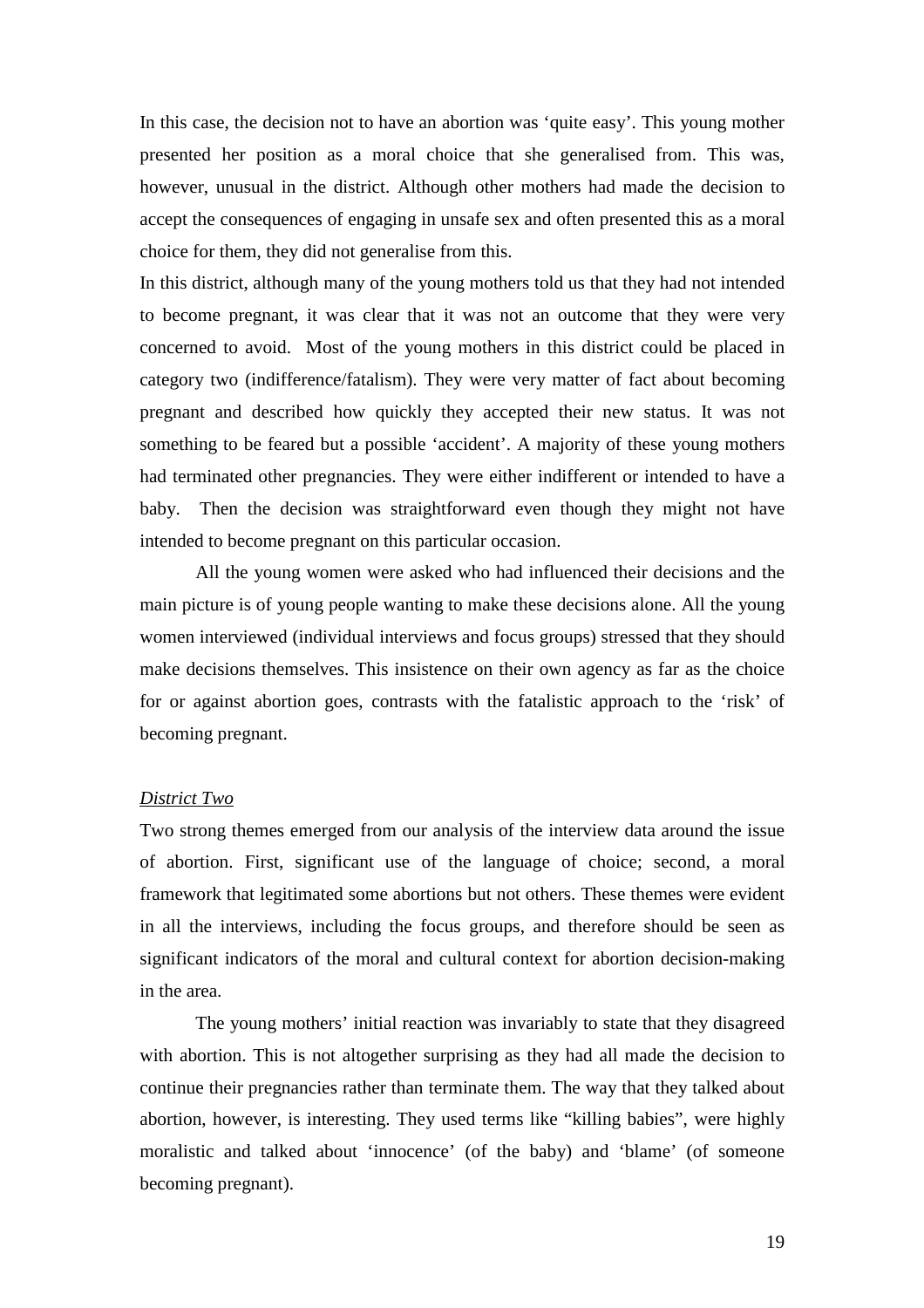*I don't like the killing, I think you know the baby hasn't done anything wrong at all and it hasn't got a chance do you know what I mean, I think it's really cruel, I just don't like it. I hadn't liked it for ages, I just don't agree with it.* 

*I'd heard about stories from people about having an abortion and that it's like young women that go out like on the piss basically they have an abortion after a one night stand it's their own fault, not the babies. All these people who do it are taking the risk so why can't they take the consequences? You just shouldn't just throw away something because it's not convenient.* 

They believe, in general, that abortion is 'killing' that it is morally wrong, but there are circumstances in which it is acceptable. This is when the pregnant woman can, in some way, be viewed as innocent. Her innocence thereby matches the innocence of the foetus and the immorality of abortion is mitigated. In these circumstances the exercise of personal choice is based upon firm moral foundations. However, when they talked about exercising personal choice in circumstances in which someone was careless or rash, maybe under the influence of alcohol or drugs, moral disapproval is evident.

*I don't agree with that unless you've been attacked or like if they did use contraception and they did get pregnant well maybe it is acceptable then but other than, if they didn't use contraception and they did get pregnant then I think it's their fault they shouldn't have an abortion, it's their responsibility. It's their own fault. Like I say not unless I was attacked or anything.* 

*In some circumstances, in some situations it's necessary to have it done because if someone like got raped and got pregnant it's a permanent reminder of what happened to them isn't it? In some situations it's all right…* 

Here the young women are drawing on a dialogue long associated with abortion politics: one of blame and taking the consequences for one's action. Radcliffe-Richards (1994) has argued that this is an inconsistent moral position and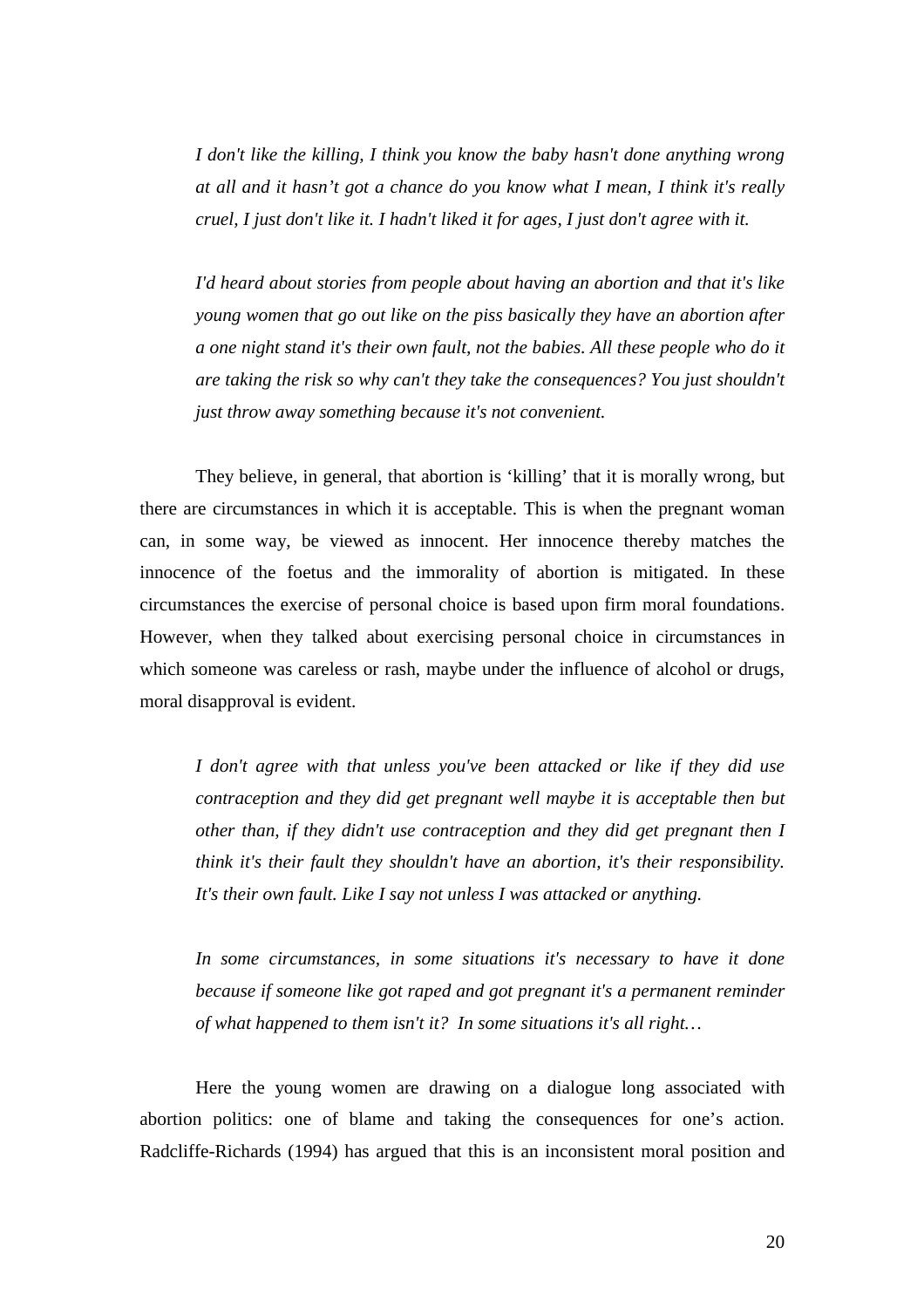that underlying such dialogue of blame and innocence is a concept of punishment for sexual activity.

With these two districts, it is almost as though one district reflects what I have labelled as the progressive approach, whilst the other indicates conservative attitudes towards sexual activity. Although views in each district were diverse, taking the districts as a whole there was clearly an overall difference in outlook. Notions of risk, responsibility and blame, although not absent in district one, are far more prevalent in the second district, particularly around the issue of abortion.

#### **Conclusion**

It has been argued that the twentieth century has witnessed 'the transformation of conception and pregnancy from an uncontrollable risk to a freely chosen outcome of sexual intercourse' (Cook 2004: 339). It is clear, however, that the concept of risk is still evident when considering sex and young people. It is, however, a contested concept. There is a connection between one's view of the world and perceptions of risk (Douglas 1992), and this is apparent in the field of sexual health. Historically, and in contemporary debates on sexuality and young people, there is an evident conflict between those who would seek to limit sexual risk without necessarily limiting sexual activity, and those whose perspective on such risk management would be the prohibition of sex.

These debates do find their way into young women's views on sexual behaviour but in a disparate manner. The two projects discussed in this paper add to a body of research that suggests that young women still struggle to negotiate 'risk-free', safe, sex. The analysis also suggests a strong element of fatalism in much of their decision-making that runs contrary to notions of risk management. Many of the young mothers interviewed were not consciously seeking to avoid the risk of pregnancy, and they are willing to accept responsibility for their actions. For others, pregnancy was very much the chosen outcome. The subjective meaning of risk for this final group therefore is in direct conflict with those seeking to drive down the teenage pregnancy rate. Finally, the concept of risk as associated with blame and responsibility is drawn upon in discussions on abortion decision-making. It is in this area that a distinctive sexual morality agenda was strongly drawn upon in one district: pregnancy was the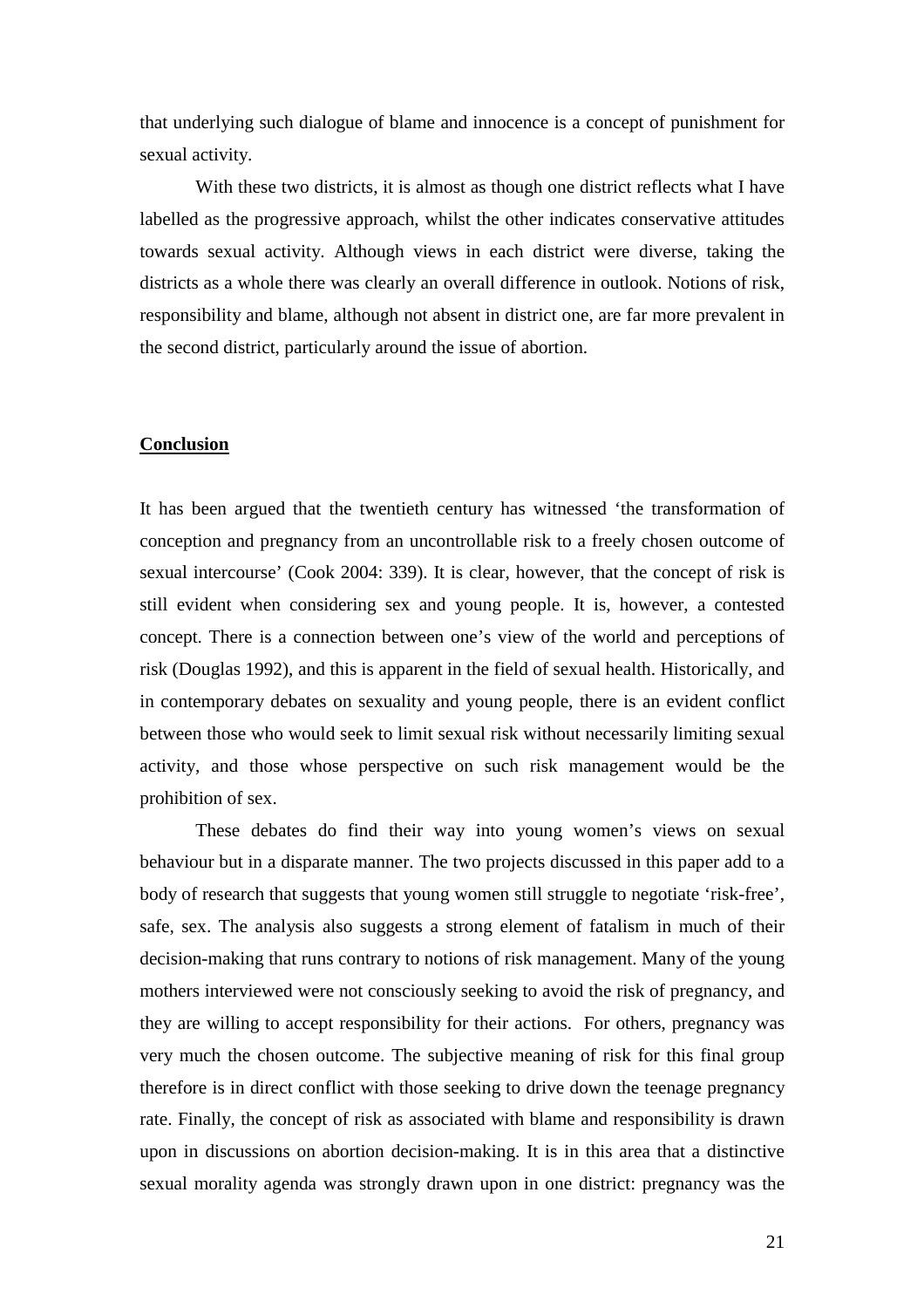price one should pay for risky sexual behaviour, and attempting to avoid this responsibility was viewed as immoral.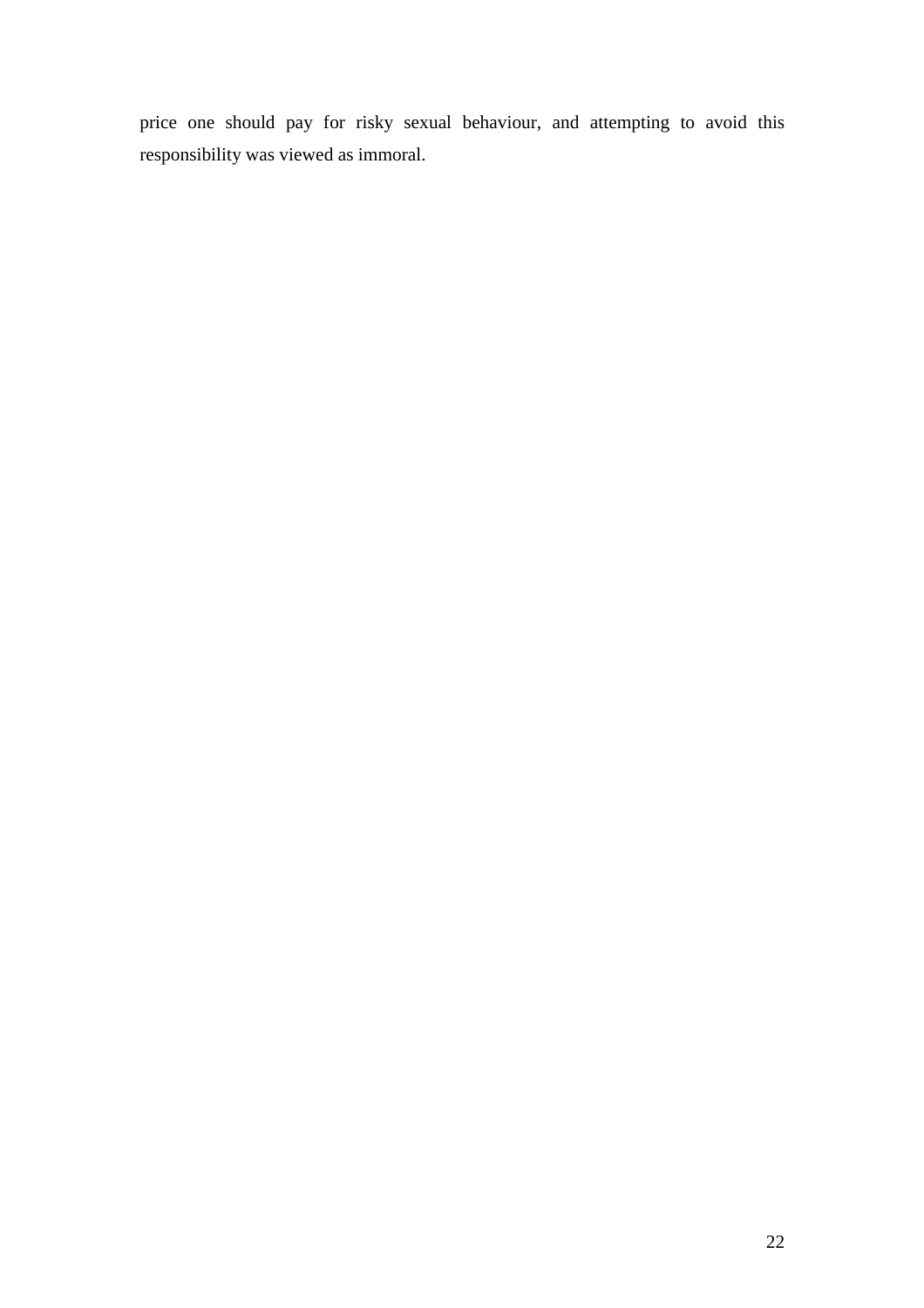#### **References**

- Acheson, D. [Chairman] (1998) Independent Inquiry into Inequalities of Health Report, London: Stationery Office.
- Bland, L. (1995) Banishing the Beast: English Feminism and Sexual Morality 1885- 1914, London: Penguin.
- Burack, R. (2000) 'Young Teenagers' attitudes towards general practitioners and their provision of sexual health care', British Journal of General Practice, 50, pp. 550- 554.
- Chambers, R., Wakley, G. and Chambers, S. (2001) Tackling Teenage Pregnancy: sex, culture and needs, Abingdon: Radcliffe Medical Press.
- Cook, H. (2004) The long sexual revolution: English women, sex, and contraception 1800-1975*,* Oxford University Press, 2004, 0-19-925239-4.
- Counterpoint (2001) Young People's Perception of Contraception and Seeking Contraceptive Advice, London: Counterpoint (UK).
- DfEE (2000) Sex and Relationship Education Guidance, Department for Education and Employment.
- Douglas, M. (1992) Risk and Blame: Essays in Cultural Theory, London: Routledge.
- Durham, M. (1991) Sex and Politics: the family and morality in the Thatcher years, Basingstoke: Macmillan Press.
- Faludi, S. (1991) Backlash: the undeclared war against American women, New York: Crown Publishers.
- FPSC (1999) Teenage pregnancy and the family, Family Briefing Paper 9, London: Family Policy Studies Centre.
- Greenwood, K. and King, L. (1981) 'Contraception and abortion', in Cambridge Women's Studies Group, Women in Society, London: Virago.
- Hawkes, G. (1995) 'Responsibility and irresponsibility: young women and family planning', Sociology, Vol. 29. No. 2, pp. 257-273.
- Holland, J., Ramazanoglu, C. and Sharp, S. and Thomson, R. (1992) 'Pleasure, pressure and power: some contradictions of gendered sexuality' in The Sociological Review, 40 (4), pp 645-674.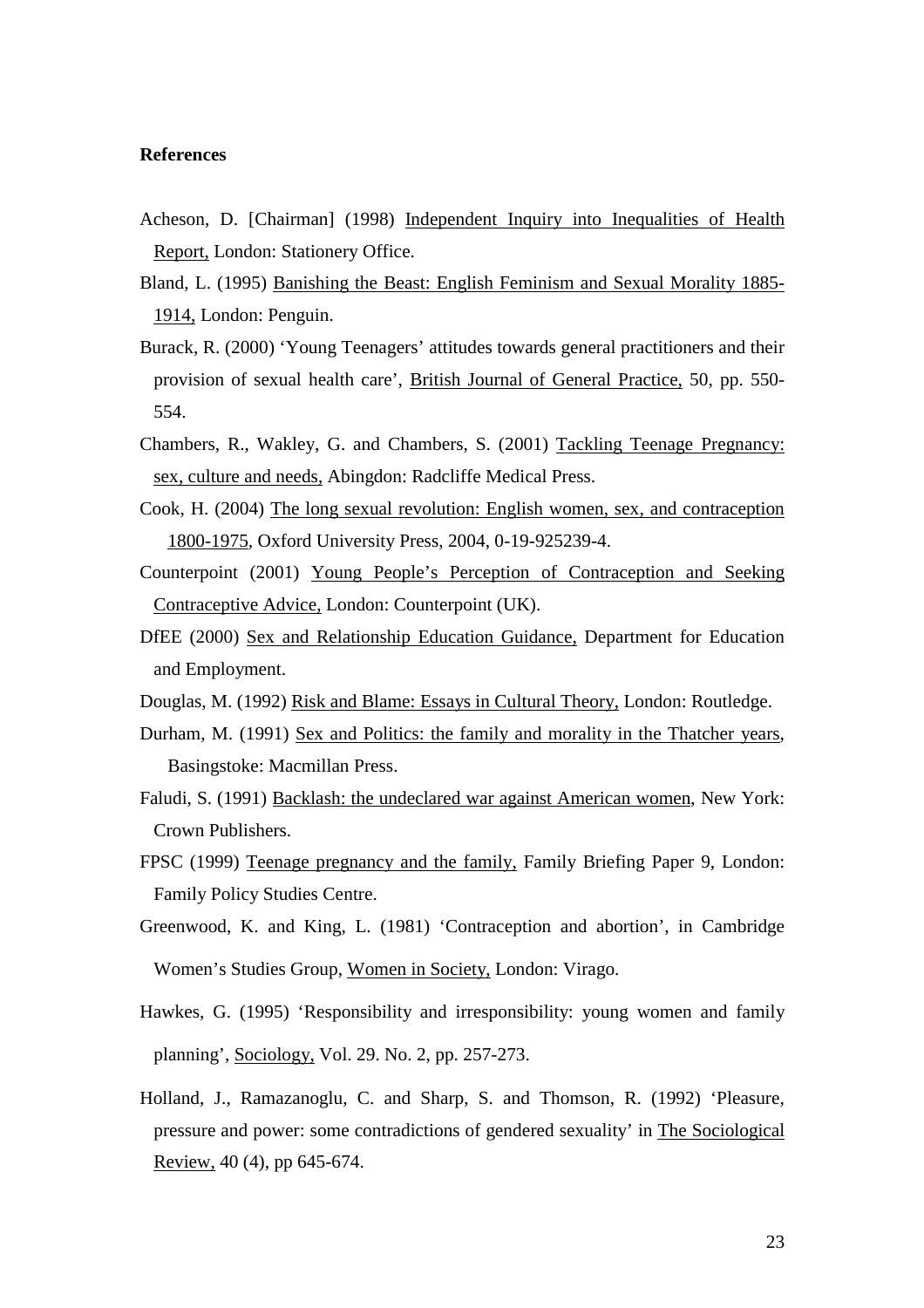- Knijn, T. and Lewis, J. (2002) 'The politics of sex education policy in England and Wales and The Netherlands since the 1980s', Journal of Social Policy 11, no. 4, pp. 669-694.
- Leathard, A. (1980) The Fight for Family Planning, London: Macmillan.
- Lee, E., Clements, S., Ingham. R and Stone, N. (2004) A matter of choice? Explaining national variation in teenage abortion and motherhood, York: Joseph Rowntree Foundation.
- Luker, K. (1984) Abortion and the Politics of Motherhood, California: University of California Press.
- Murray, C. (1990) The Emerging British Underclass, London: Institute of Economic Affairs.
- ONS (2001) Population Trends*,* 103, London: Office for National Statistics.
- Petchesky, R. (1986) Abortion and Women's Choice, London: Verso.
- Radcliffe-Richards, J. (1994) The sceptical feminist: a philosophical enquiry, 2<sup>nd</sup> edition, London: Penguin.
- Scharlieb, Dr, M. (undated) Artificial limitation of the Birth Rate, London: G.P.Putnam's Sons.
- SEU (1999) Teenage Pregnancy, Cmd 4342. London: The Stationery Office.
- Soloway, R. A. (1982) Birth Control and the population question in England, 1877- 1930, Chapel Hill, London: The University of North Carolina Press.
- Swann, C., Bopwe, K., McCormick, G. and Kosmin, M. (2003) Teenage Pregnancy and Parenthood: a review of reviews, London: Health Development Agency.
- Tabberer, S., Hall. C., Prendergast, S. and Webster. A. (2000) *Teenage Pregnancy and Choice ,* York: York Publishing Services (Joseph Rowntree Foundation).
- Thomson, R. and Scott, S. (1991) Learning about Sex: Young Women and the Social Construction of Sexual Identity, London: The Tufnell Press.
- UNICEF (2001) 'A league table of teenage births in rich nations', Innocenti Report Card No.3, July 2001. Florence: Innocenti Research Centre.
- Weeks, J. (1981) Sex, Politics and Society, London: Longman.
- Wellings, K., Nanchahal. K., Macdowall, W., McManus, S., Erens, B., Mercer, C., Johnson, A., Copas, A., Korovessis, C., Fenton, K. and Field, J. (2001) 'Sexual behaviour in Britain: early heterosexual experience', in The Lancet, Vol 358, pp 1843-1850.